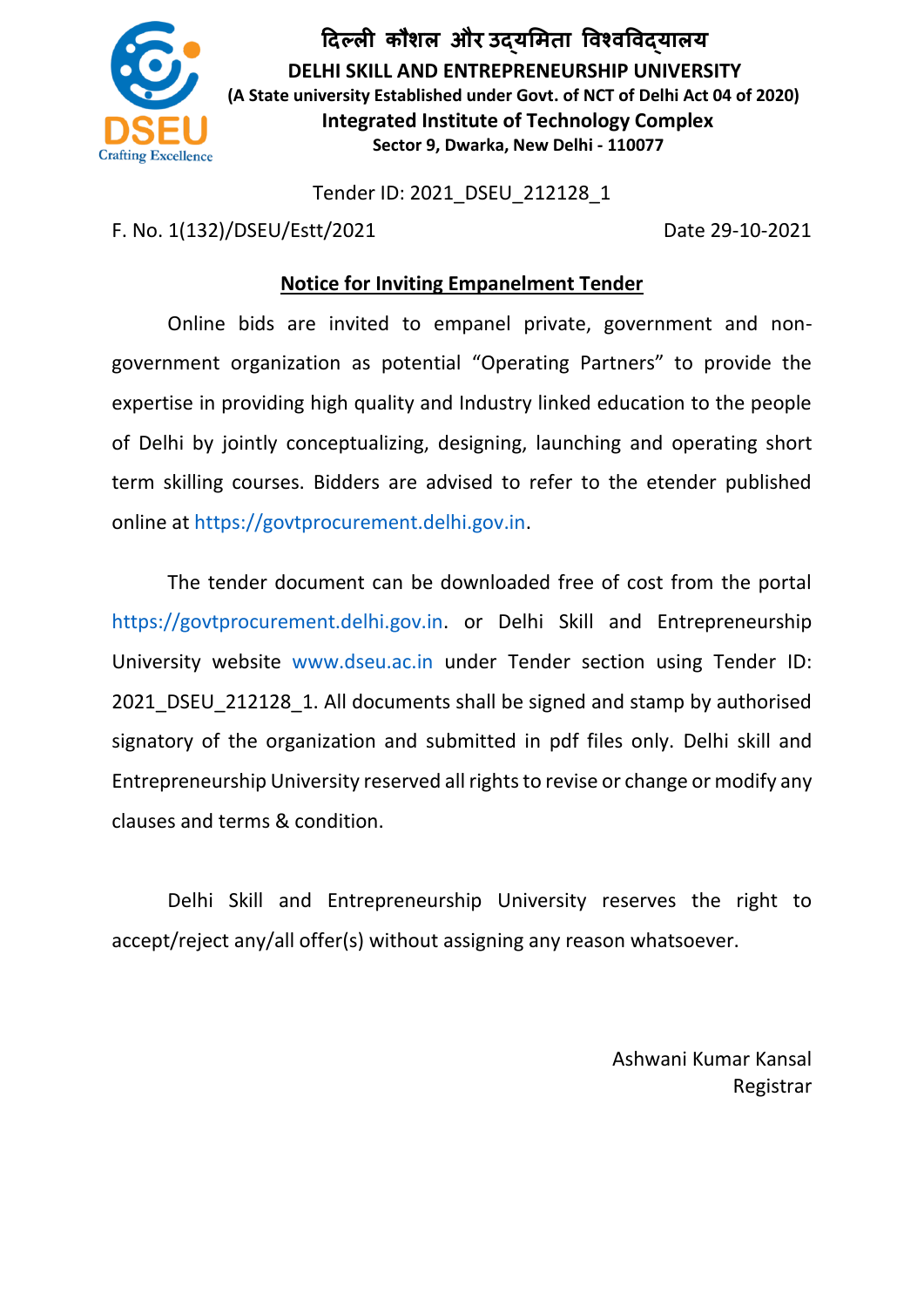# **Guidelines for Empanelment of Organizations for Operating Courses in Partnership with DSEU**

# **दिल्ली कौशल एवं उद्यदिता दवश्वदवद्यालय DELHI SKILL AND ENTREPRENEURSHIP UNIVERSITY (A State University Established under Govt. of NCT of Delhi Act 04 of 2020) Sector 9, Dwarka, New Delhi – 110077**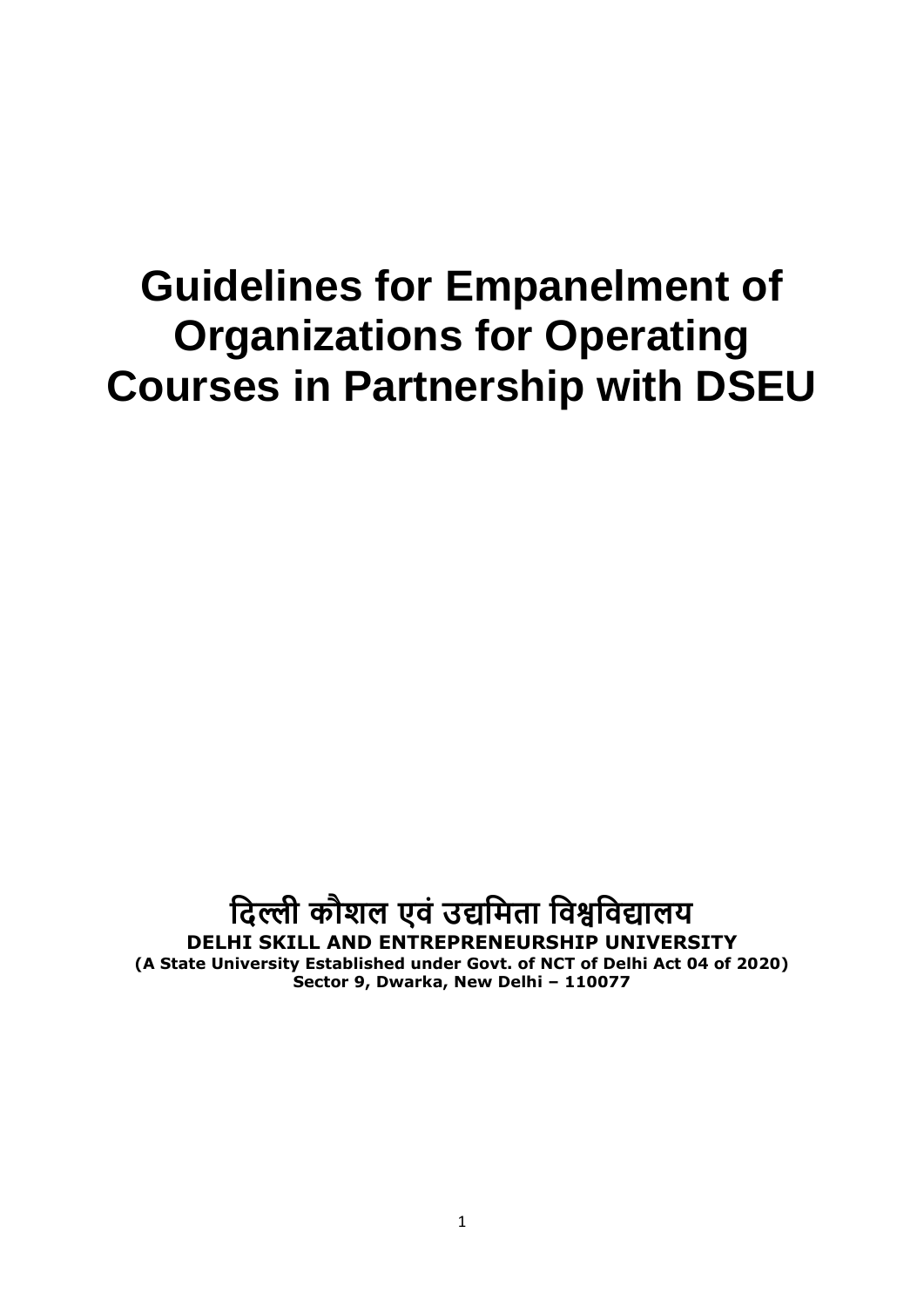#### **Disclaimer**

All information contained in this document, subsequently provided/ clarified are in good interest and faith. This is not an agreement and is not an offer or invitation to enter into an agreement of any kind with any party. DSEU reserves the right to cancel this document, and/or invite afresh proposals with or without amendments to this document without liability or any obligation for such document, and without assigning any reason. DSEU reserves the right to take final decision regarding empanelment and award of contract.

Submission of applications under these guidelines does not guarantee evaluation or allocation of work. Under no circumstances will DSEU be held responsible or liable in any way for any claims, damages, losses, expenses, costs or liabilities whatsoever (including, without limitation, any direct or indirect damages for loss of profits, business interruption or loss of information) resulting or arising directly or indirectly by application or non – application to these guidelines.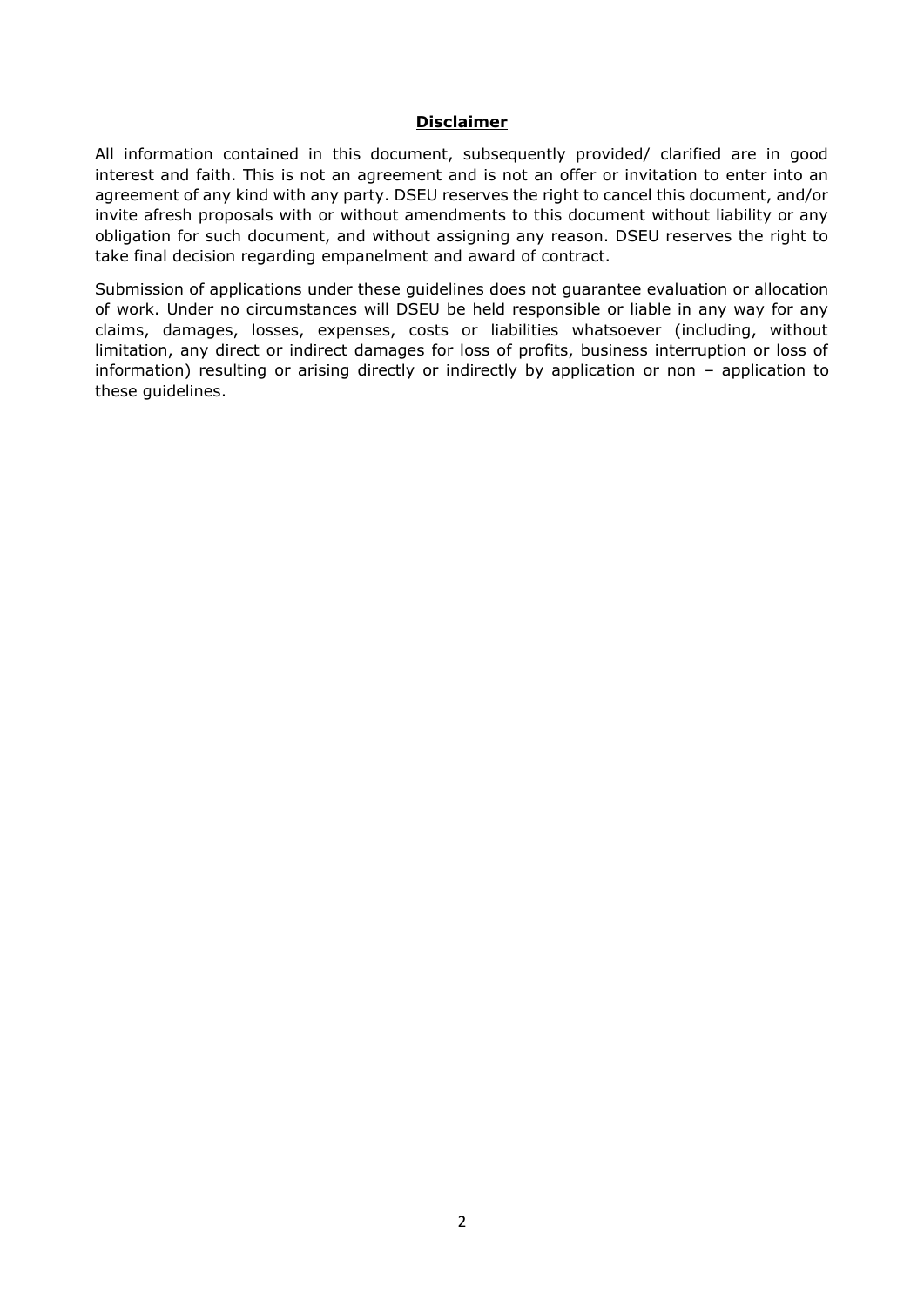# **Contents**

| Stage 2 - Selection Process for Project (QCBS based) 6                         |
|--------------------------------------------------------------------------------|
|                                                                                |
|                                                                                |
| Duration                                                                       |
| <b>Security Deposit</b>                                                        |
| Termination                                                                    |
| <b>Termination for Default</b>                                                 |
| Confidentiality                                                                |
| Settlement of dispute                                                          |
| Indemnification                                                                |
| Governing laws and jurisdiction of contract                                    |
| Force Majeure                                                                  |
| 8. Annexures……………………………………………………………………………………………10                              |
| Annexure 1: Sectors for Empanelment                                            |
| Annexure 2: Eligibility criteria for empanelment for English Language learning |
| Annexure 3: Technical evaluation criteria for empanelment                      |
| Annexure 4: Empanelment form and supporting documents                          |
| Annexure 5: Declaration information submitted is true                          |
| Annexure 6: Declaration on non-guarantee for empanelment                       |
| Checklist of documents to be submitted                                         |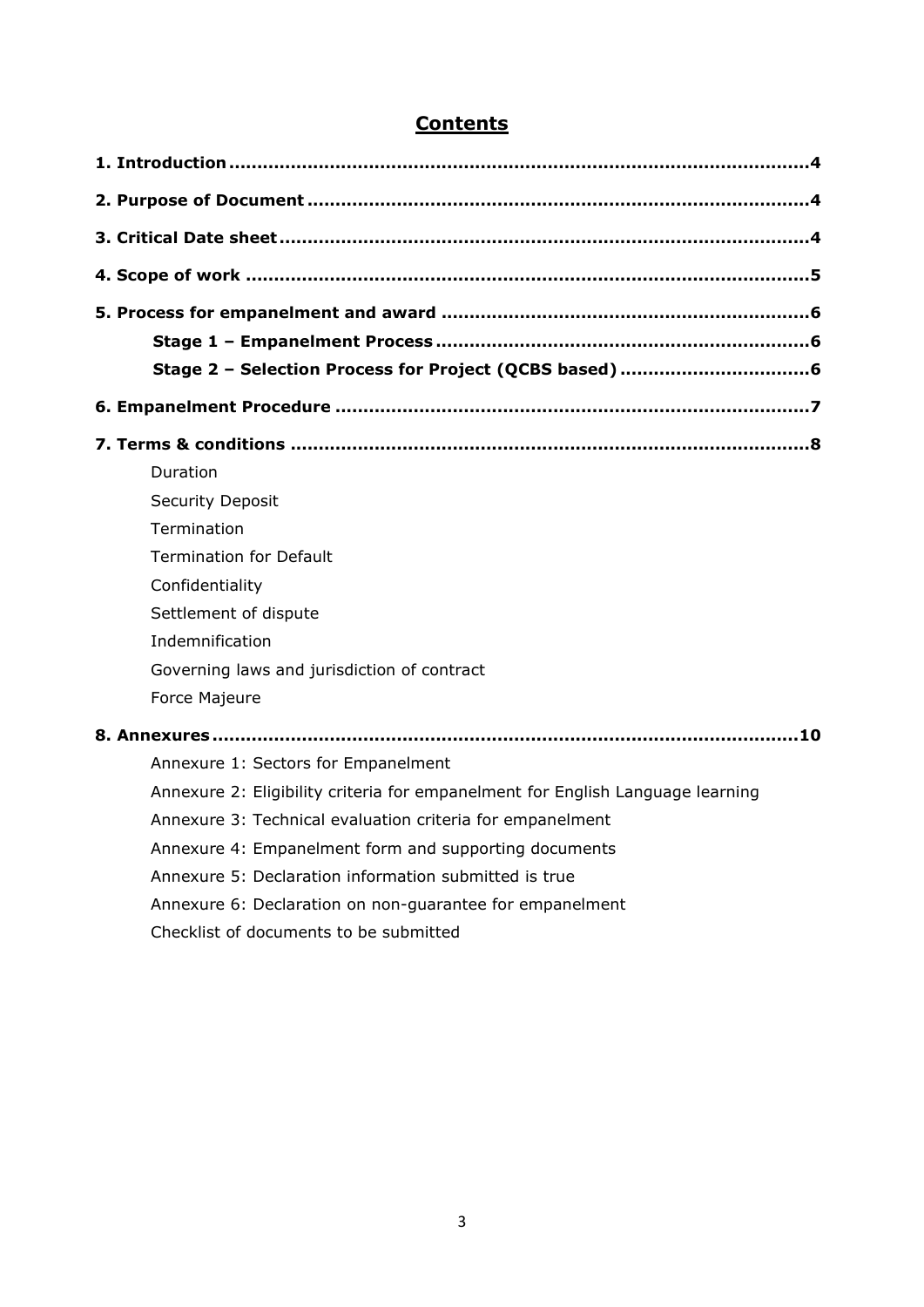## **1. Introduction**

- a. The Government of NCT of Delhi has set up the Delhi Skill and Entrepreneurship University (DSEU) which is envisioned to be a world-class institution that provides quality education and skilling, has close industry linkages, focuses on market readiness, promotes innovation and entrepreneurship, delivers lifelong learning opportunities to candidates, and provides a trained and employable human resource that can drive Delhi and the nation's economic growth. It will differentiate itself from existing skilling institutions by making vocational education aspirational.
- b. DSEU is inviting applications to empanel private, other governmental and nongovernmental organizations as potential 'Operating Partners'. The objective of this initiative is to enable the University to leverage the expertise of various organizations to provide high quality and industry linked education to the people of Delhi by jointly conceptualizing, designing, launching, and operating short term skilling courses across various sectors.

## **2. Purpose of Document**

- a. This document containing the Guidelines for Empanelment provides information on the Scope of Work, Technical requirements, and overall process to empanel organizations interested to Partner with DSEU for operating short term programs to help individuals bridge gaps in their learning across different sectors.
- b. It also defines the categories or sector splits against which DSEU would empanel organizations with requisite technical competence who may thereafter be invited at appropriate times to partner with DSEU for operating courses through a limited tender.

| $S_{1}$<br><b>No</b> | <b>Particulars</b>                                                                      | <b>Details</b>                                                                                                     |
|----------------------|-----------------------------------------------------------------------------------------|--------------------------------------------------------------------------------------------------------------------|
| 1                    | Date of Publishing                                                                      | 04 <sup>td</sup> Dec 2021                                                                                          |
| 2                    | Last date for mailing<br>queries related to the RFP<br>at<br>registraroffice@dseu.ac.in | Date: 12th Dec 2021<br>Time: 5:00 pm                                                                               |
| 3                    | Start of application<br>submission                                                      | $4th$ Dec 2021                                                                                                     |
| 4                    | Last date for submission of<br>applications                                             | 20 <sup>th</sup> Dec 2021 9:00 pm                                                                                  |
| 5                    | Opening of Bids                                                                         | 20th Dec 2021 10:00 am                                                                                             |
| 6                    | Name of Inviting Authority                                                              | Registrar,<br>Delhi Skill and Entrepreneurship University,<br>Dwarka Campus, Sector 9, Dwarka, New Delhi<br>110077 |

## **3. Critical Date Sheet**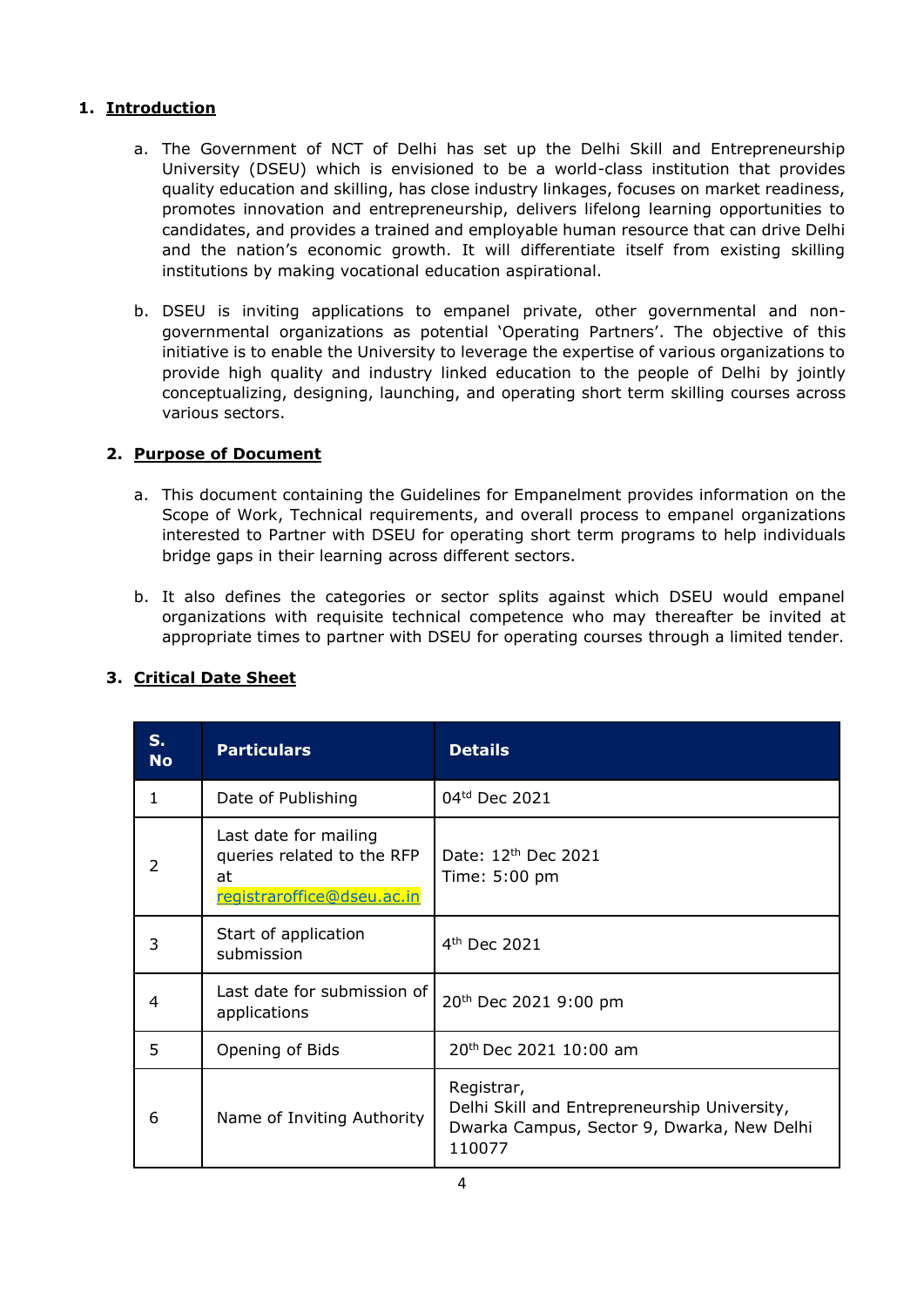|   | Availability of<br><b>Empanelment application</b> | Guidelines of empanelment along with requisite<br>forms can be downloaded from:<br>https://dseu.ac.in/<br>and<br>https://govtprocurement.delhi.gov.in |
|---|---------------------------------------------------|-------------------------------------------------------------------------------------------------------------------------------------------------------|
| 8 | <b>Evaluation Method</b>                          | Based on pre-defined eligibility criteria and min<br>Technical Qualification Score along with<br>presentation                                         |
| 9 | Empanelment validity                              | 3 years from date of issue of letter of<br>empanelment or up to 31 <sup>st</sup> Dec 2024,<br>whichever is earlier                                    |

#### **4. Scope of Work**

Organizations empanelled will be expected to support DSEU as Operating Partners with the following scope of work:

- 1. Conduct market research and assess existing skilling landscape to conceptualize potential Short-Term programs for launch by DSEU to help individuals bridge gaps in their learning
- 2. Design and detail the operating model, curriculum structure, faculty and student content, infrastructure requirements and other supporting components for operationalizing the programs
- 3. Operate Short Term Programs jointly or under the aegis of DSEU which may include the following:
	- a. Mobilizing students and professionals
	- b. Hiring academicians, trainers, and admin staff for effective delivery of programs
	- c. Setting up supporting infrastructure including laboratories, classrooms, admin infrastructure, etc.
	- d. Managing day to day operations at the centres where said programs are being delivered
- 4. Identify and tie up with various industry players for student internships and placements
- 5. Conducting regular assessments for tracking learning outcomes of students
- 6. Engage in any other work or ancillary activities related to above

#### **5. Process for Empanelment and Award of Contract**

The Delhi Skill and Entrepreneurship University is interested to Partner with various organizations with expertise across different sectors to successfully design and operate short term programs to help individuals bridge gaps in their learning. In order to identify and partner with organizations with the requisite technical competence and at appropriate cost to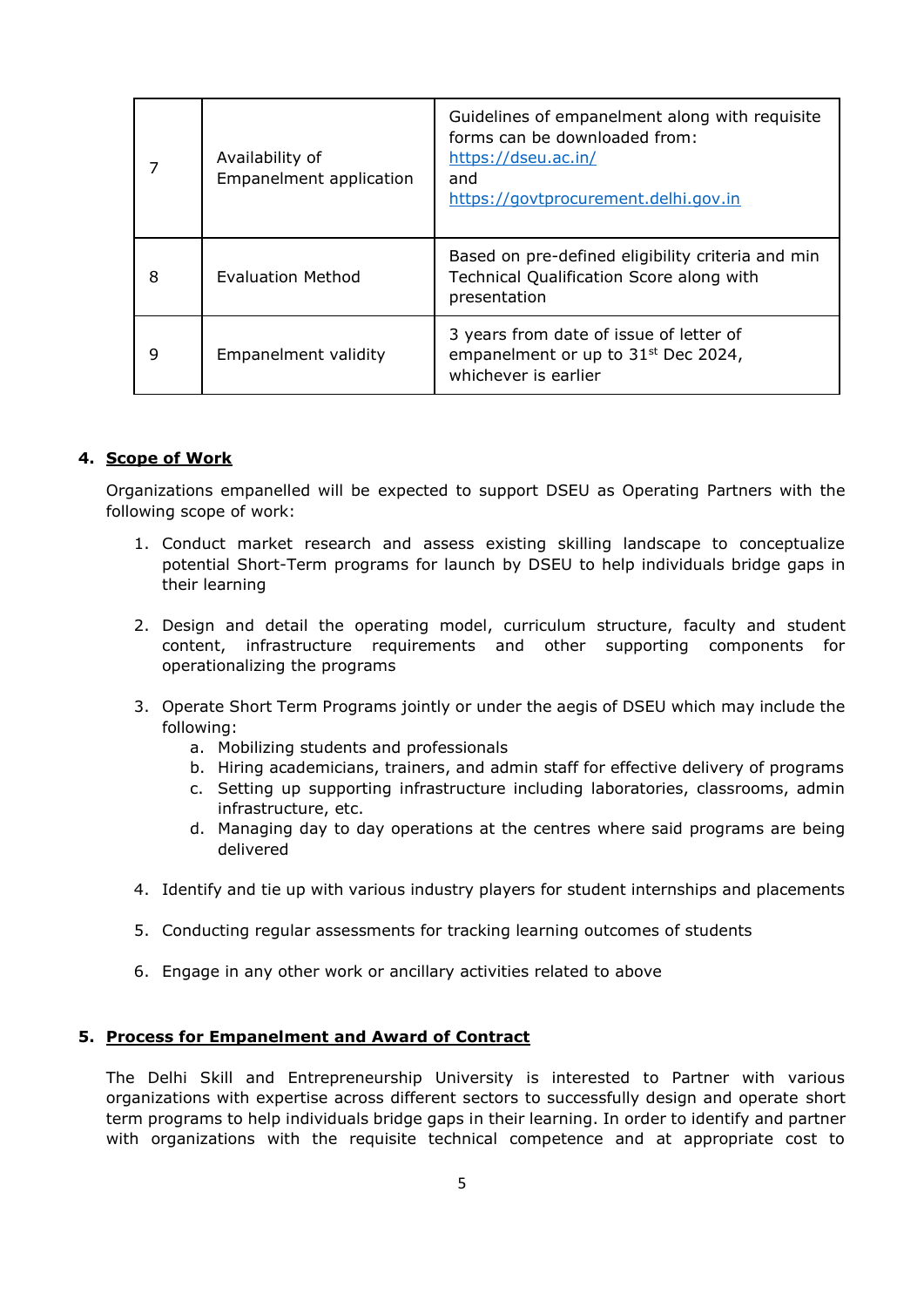exchequer, DSEU would be adopting a two-stage process of Empanelment and Award of Contract which is defined as follows:

#### **Stage 1: Empanelment**

i. **Sectors defined for empanelment** - DSEU will define the 'Sectors' in which it desires to run short term programs to help individuals bridge gaps in their learning and will invite organizations for empanelment against these sectors. Refer Annexure 1 for current list of sectors opened for empanelment.

Organisations may further be empanelled into specific 'Tiers' or 'Categories' against each sector as defined in Annexure 2.

Organizations desiring to get empanelled with DSEU for jointly operating courses, are required to submit their applications in prescribed format and along with necessary documents specified in the Annexures, clearly indicating the 'Sector' and 'Tier' they wish to get empanelled for.

- ii. **Pre-Qualification check** –The applications thus received will be scrutinized against the eligibility criteria defined in Annexure 2 by a committee formed for said purposes
- iii. **Technical evaluation** In case of candidates found eligible to be empanelled with DSEU, their application will be scrutinized against the technical parameters specified in Annexure 3 to evaluate the suitability of partnership with DSEU. The applicants must receive minimum 40 marks out of 70 marks in the Technical Criteria to be called for the presentation.
- iv. **Technical Presentation**  applicants receiving minimum 40 marks out of 70 marks in the Technical Criteria will also be called for a Technical Presentation to demonstrate their technical capabilities and benefits of partnership for DSEU. 30 marks will be allotted for the Technical Presentation. This will be added to the 70 marks allotted for other Technical Criteria (sub-clause iii) to form a total of 100 marks for Technical Qualification

At the end of Stage 1, organizations meeting the minimum Technical Qualification Score of 70% (i.e., 70 marks out of 100 marks) would be empanelled as potential Operating Partners with DSEU against a specific sector.

#### **Stage 2: Selection for Project (may be based on QCBS or Lowest Commercial Bid)**

#### **i. Project Released by DSEU**

DSEU will from time-to-time release, to empanelled organizations, the detailed Scope of Work for individual projects to be undertaken and request for bids from those interested to Partner with the University

DSEU reserves the right to issue the scope of work to any tier of empanelled organisations or both tiers of empanelled organizations as per the needs of the project.

#### **ii. Technical presentation & evaluation** –

Organisations interested to undertake the released scope of work will be provided an opportunity to bid and demonstrate their suitability to the specific scope of work proposed in the instant project. DSEU will evaluate bidders on the basis of the technical proposal submitted by them, which may include a technical presentation. The bidders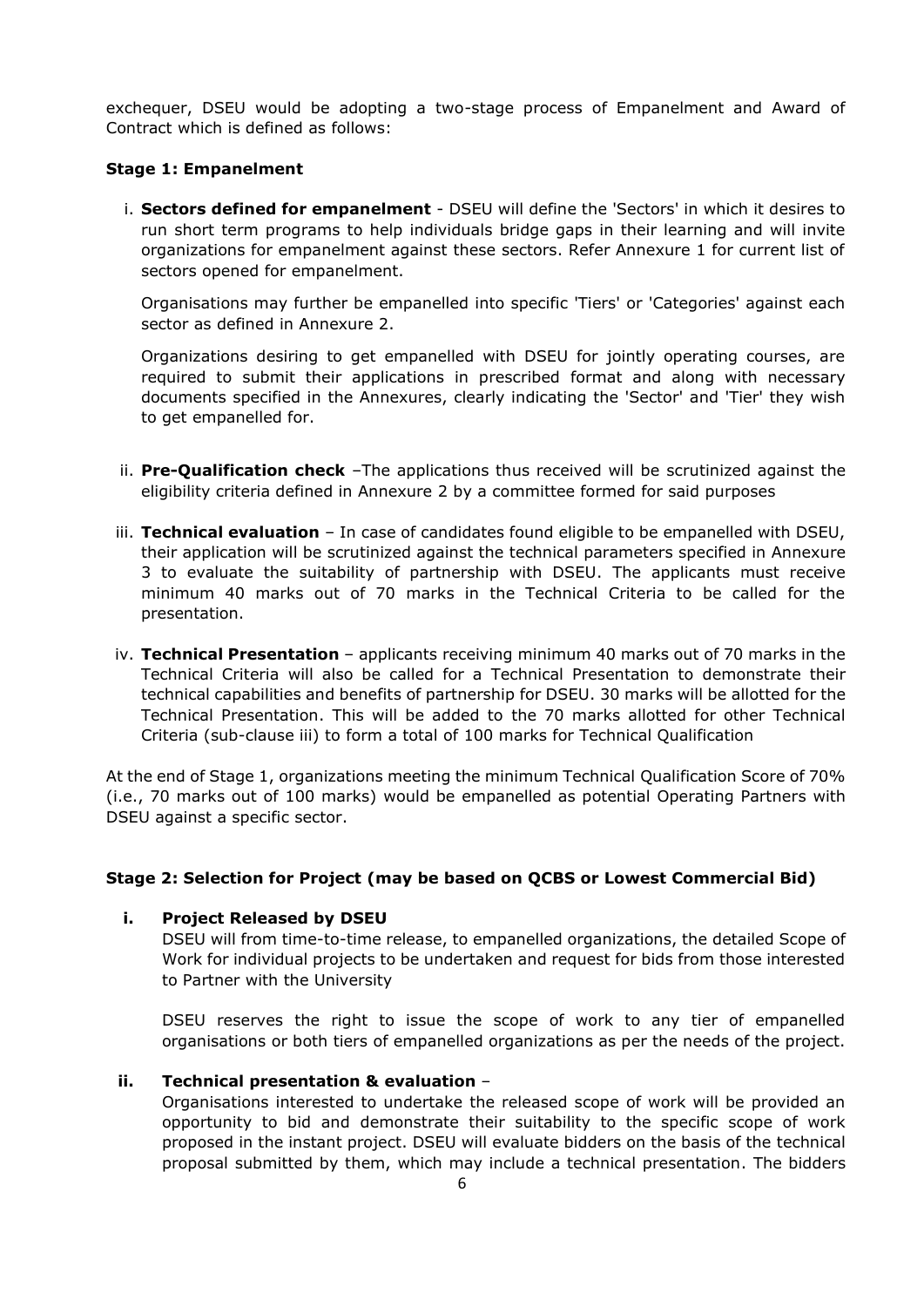who achieve the cumulative Technical Score of 70 marks shall be considered as Technically Qualified Bidders (TQB). Please note that the maximum technical score will be 100.

#### **iii. Commercial Bid** –

The commercial bids of only the Technically Qualified Bidders shall be opened and considered for further evaluation

#### **iv. QCBS Evaluation** –

The technical and commercial scores of the shortlisted bidders shall be taken into consideration for a QCBS Evaluation for award of contract.

However, in cases where the evaluation is not based on QCBS, the Project will be awarded only on the basis of Lowest Commercial Bid and there may or may not be a technical presentation and evaluation. The same shall be clarified at the time of Releasing the Project

Further, in order to ensure a competitive bidding process, a minimum of 2 bidders must qualify the Technical Evaluation round and their commercial bids opened for any contract to be awarded. However, if the particular project is released two successive times and only one bid successfully qualifies the technical evaluation on both occasions, then the requirement for competitive bid will be deemed to have been met and the project may be awarded to such lone bidder provided the reasonableness of the rates is verified by DSEU.

#### **6. Empanelment Procedure**

- a. Interested organizations should clearly read all the pages of the document and furnish correct / relevant information / data in the application
- b. The application must be submitted against a specific category/ sector in the format specified in the application form in the annexures.
- c. Interested organizations should make sure before applying for a particular type of category, that the organization has the required eligibility criteria & experience for that category of work / item.
- d. Organizations should note that the application for empanelment will be evaluated based on documents referenced against eligibility criteria and technical criteria only
- e. DSEU will not accept the delivery of applications and any other supporting documents, in any manner, other than that specified in this tender document. Any application delivered in any other manner shall be treated as defective, invalid and rejected
- f. It is required that all the applications submitted in response to this tender document should be unconditional in all respects, failing which the DSEU reserves the right to reject the application
- g. Instruction for Submission of applications: Interested organizations should submit their applications online at<https://govtprocurement.delhi.gov.in/nicgep/app>

#### **7. Term of reference**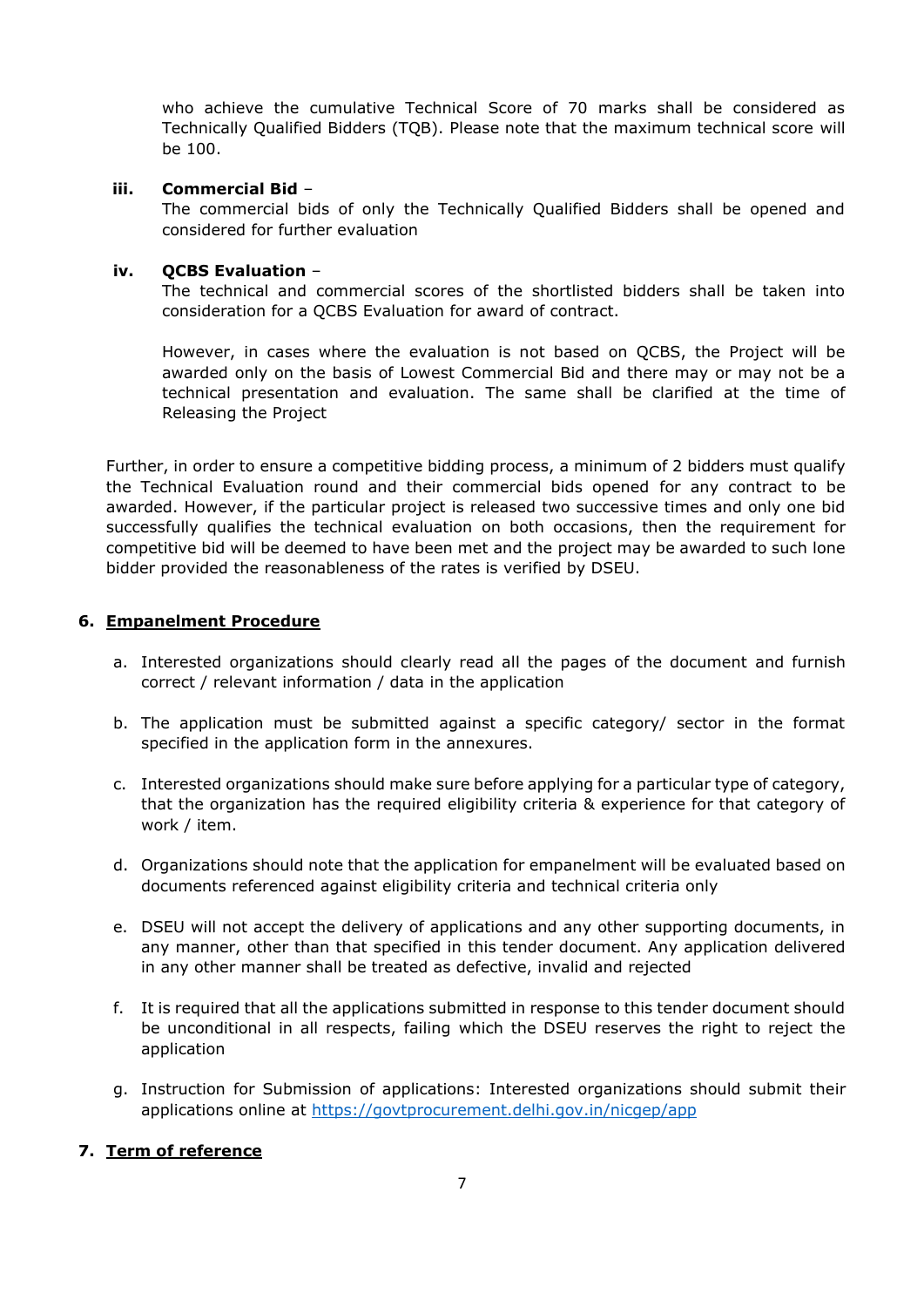- a. **Security Deposit –** Successful applicants are required to submit a Security Deposit of Rs. 50,000/- (Rs. Fifty Thousand) in the form of a Demand Draft issued by any scheduled commercial bank in favour of the Registrar, Delhi Skill and Entrepreneurship University payable at New Delhi, (valid up to  $31<sup>st</sup>$  Dec 2024). The empanelment will only be confirmed once the Security Deposit has been received from the applicant.
- b. **Duration** Organizations will initially be empanelled for a period of maximum upto 3 years from the date the letter confirming empanelment is issued to the applicant or, upto  $31<sup>st</sup>$ December 2024, whichever is earlier, subject to meeting DSEU's acceptable standards of performance that would be reviewed periodically. DSEU may consider extension of the term of empanelment by another year at its sole discretion.
- c. **Withdrawal** Empanelled organizations may withdraw their names from the list of empanelled organizations by submitting an application to this effect to the Registrar, Delhi Skill and Entrepreneurship University and apply for refund of security deposit giving at least one months' notice in advance.

#### d. **Termination –**

The agency should not assign or sublet the empanelment or any part of it to any other vendor in any form. Failure to do so shall result in termination of empanelment

Further if an agency does not participate in three successive Projects released by DSEU for which it is eligible, DSEU reserves the right to terminate the empanelment of the said agency on the grounds of non-participation subject to one warning having been issued to the agency

In the event of termination, the Security Deposited by the agency shall not be refunded or returned

- e. **Termination for Default -** Default is said to have occurred
	- i. If the agency fails to commence /deliver any or all of the services within the time period(s) specified in the Work order or any extension thereof granted by DSEU
	- ii. If the agency fails to perform any other obligation(s) to the satisfaction of DSEU, under the empanelment.

If the agency, in either of the above circumstances, does not take remedial steps within a period of 15 days after receipt of the default notice from DSEU (or takes longer period inspite of what DSEU may authorize in writing), DSEU may terminate the empanelment/ Work Order for the Project in whole or in part. This may also lead to blacklisting of the DSEU debarring him from participating for any further work/s with DSEU

- f. **Confidentiality –** Bidder shall keep all the knowledge and information (which is not in public domain), which may be acquired during the carrying out of this assignment strictly confidential for all times and purposes. All documents or software submitted by the bidder in the performance of the services shall become and remain the property of DSEU.
- g. **Settlement of dispute –** Except as otherwise provided elsewhere in this contract, if any dispute, difference, question or disagreement arises between the parties hereto or their respective representatives or assignees, in connection with construction, meaning, operation, effect, interpretation of the contract or breach thereof which parties are unable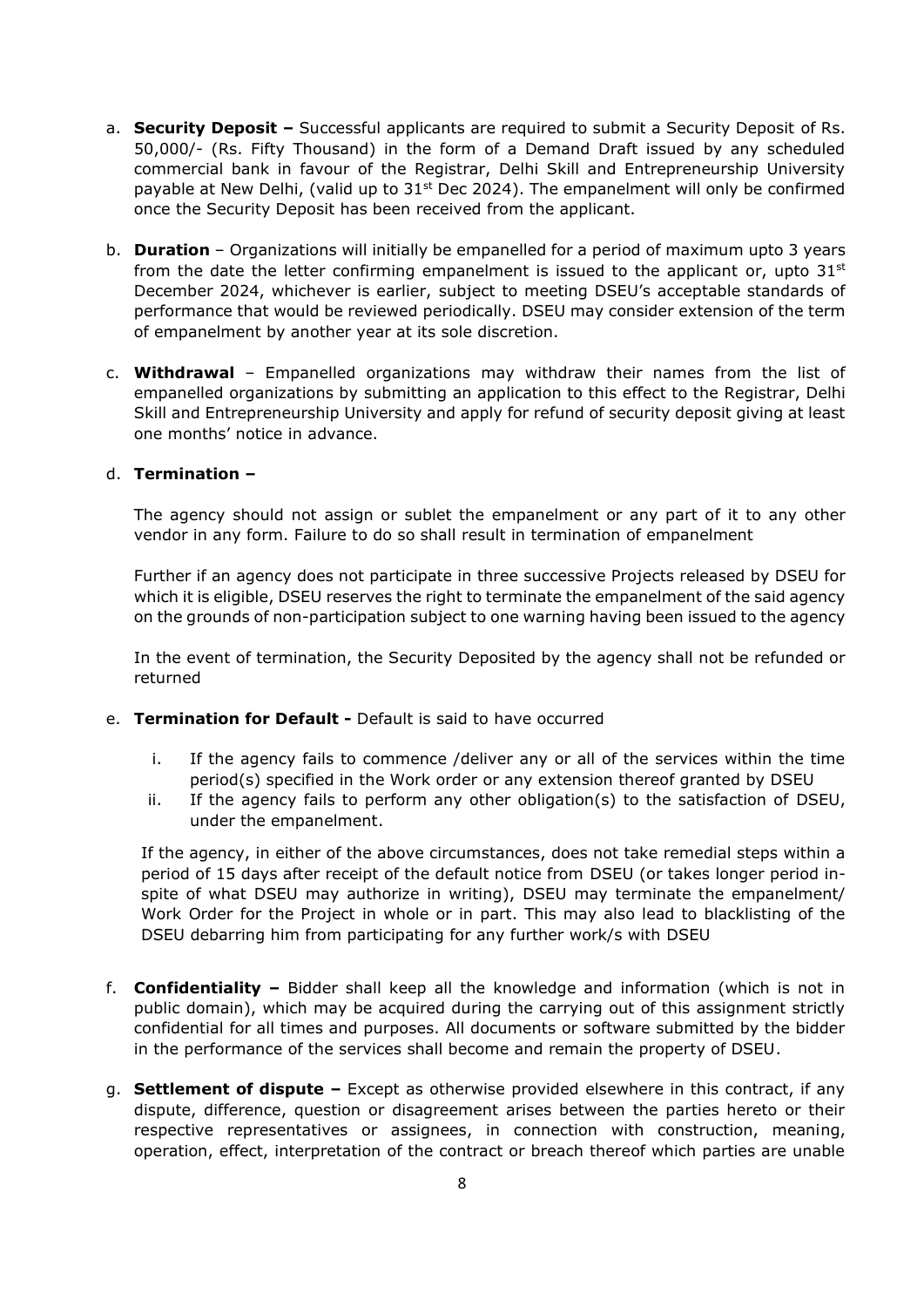to settle mutually, the same shall be referred to Arbitration as provided hereunder. A party wishing to commence arbitration shall specify all the points of disputes with details of the amount claimed to be referred to arbitration at the time of invocation of arbitration and not thereafter. The dispute shall be referred to arbitration by a Sole Arbitrator to be appointed by Government of NCT of Delhi

- i. The cost of arbitration shall be borne by the respective parties. The cost shall inter-alia include the fees of the arbitration(s) as per the rates fixed by the arbitrator from time to time.
- ii. The Arbitration shall be held at Delhi, the place from where the contract has been awarded. The Abritrator(s) shall give reasoned and speaking award and it shall be final and binding on the parties. Subject to aforesaid provisions of the Arbitration and Conciliation Act, 1996 and any statutory modifications or re-enactment thereof shall apply to the arbitration proceedings under this clause.
- h. **Indemnification –** The bidder agrees to indemnify and hold DSEU harmless from and against any and all costs, losses or expenses, including reasonable attorney's fees, that DSEU may incur by reason of any third-party claim or suit arising out of or in connection with bidder's failure to perform pursuant to this contract, as well as the negligence, gross negligence, or intentional misconduct of Bidder, its employees, officers and agents.

Bidders shall, at its expense, indemnify and hold the Delhi Skill and Entrepreneurship University harmless from and against any Claim with respect to withholding taxes, worker's compensation, employee's benefits, or any other claim, demand, liability, damage, or loss of any nature relating to any of the personnel provided by Bidders.

- i. **Governing laws and jurisdiction of contract -** The laws applicable to the contract shall be laws in force in India. The courts of New Delhi shall have exclusive jurisdiction in all matters arising out of or relating to the contract.
- j. **Force Majeure –** Force Majeure is herein defined as any cause which is beyond the control of the Agency or Company as the case may be, which they could not foresee with reasonable amount of diligence could not have foreseen and which substantially affects the performance of the Contract, such as:
	- i. Natural phenomena, including but not limited floods, droughts, earthquakes and epidemics;
	- ii. Acts of any Government, domestic foreign, including but not limited war, declared or undeclared, priorities, guarantees, and embargoes.
	- iii. Provided either party shall within 15 (fifteen) days from the occurrence of such a cause notify the other in writing of such causes, along with proof of such occurrences.
	- iv. The Agency or DSEU shall not be liable for delays in performing its obligations resulting from any force majeure cause as referred to and/or defined above. The date of completion will, subject to hereinafter provided, be extended by a reasonable time at the sole discretion of DSEU.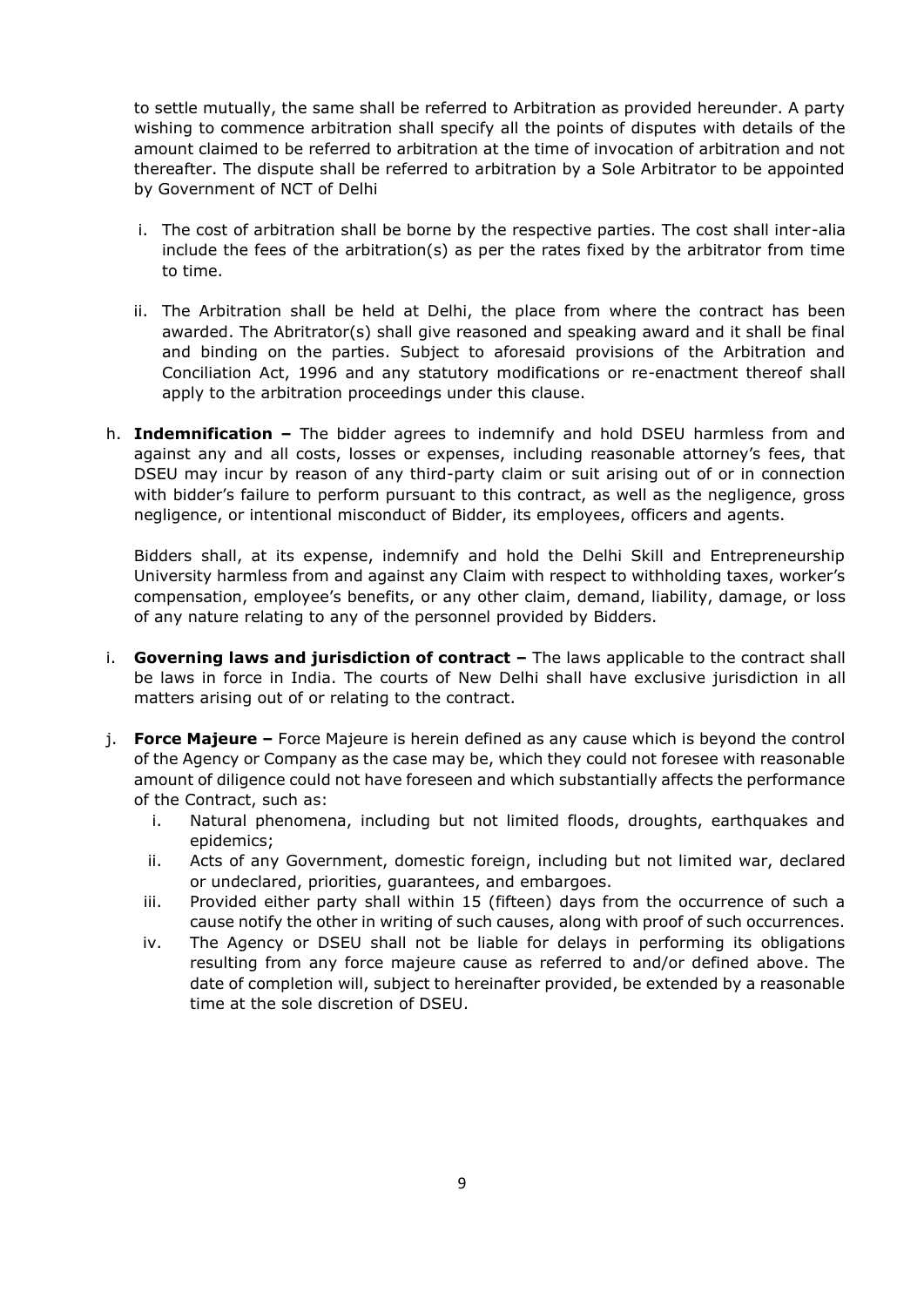## **Sectors for Empanelment**

Organizations interested to partner with DSEU to jointly launch short term academic/ skilling programs may empanel themselves with DSEU under any of the following sectors:

| SI.<br>No. | <b>Sector</b>                   | <b>Description</b>                                                                                                                                                                                                                                                                                                                                      |
|------------|---------------------------------|---------------------------------------------------------------------------------------------------------------------------------------------------------------------------------------------------------------------------------------------------------------------------------------------------------------------------------------------------------|
| 1          | English<br>Language<br>Learning | To design and operate courses to support individual's desirable of:<br>learning the English language,<br>$\bullet$<br>improving written and oral proficiency in the English<br>$\bullet$<br>language<br>enhancing communication skills in the English language<br>$\bullet$<br>with particular focus on business use cases and<br>communicative English |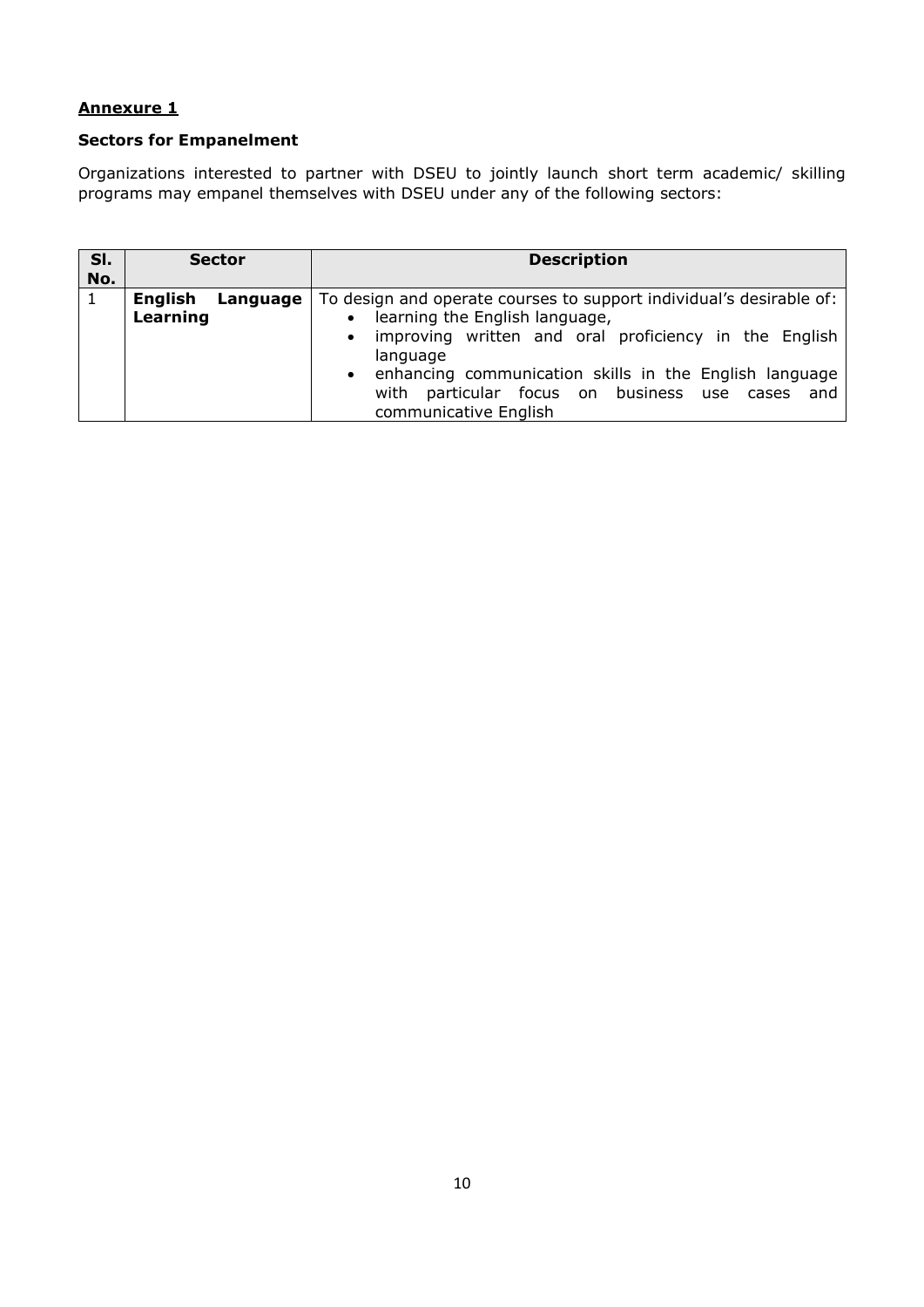## **Pre-Qualification criteria for Empanelling for Sector:** English Language Learning

Organizations interested to partner with DSEU for operating English Language courses may apply for empanelment either as Tier 1 organizations or Tier 2 basis the fulfilment of the eligibility criteria defined below.

The bids of any agency applying for a particular tier will be evaluated against the criteria defined for that tier only.

It is further clarified that basis the criteria defined below; organizations empanelled under Tier 1 will also be deemed to have been empanelled against Tier 2

DSEU reserves the right to call for a limited tender for only Tier 1 or Tier 2 organisations or both Tier 1 and Tier 2 organizations as per the needs of the project.

|  |  |  | Any organisation applying for a particular Tier will be required to fill the form. |
|--|--|--|------------------------------------------------------------------------------------|
|  |  |  |                                                                                    |

| S.<br><b>No</b> | <b>Eligibility Criteria</b>                                                                                                                                                                                                                                                                                                                                                                                                                                                                                 | <b>Requirement</b><br>to empanel<br>as Tier 1<br>organization | <b>Requirement</b><br>to empanel<br>as Tier 2<br>organization | <b>Requisite</b><br><b>Documents</b>                                                                                                   |
|-----------------|-------------------------------------------------------------------------------------------------------------------------------------------------------------------------------------------------------------------------------------------------------------------------------------------------------------------------------------------------------------------------------------------------------------------------------------------------------------------------------------------------------------|---------------------------------------------------------------|---------------------------------------------------------------|----------------------------------------------------------------------------------------------------------------------------------------|
| $\mathbf{1}$    | The interested organization should be<br>a registered Partnership Firm/Private<br>Limited Company/Public Limited<br>Company/One person<br>company/Registered<br>Society/Trust/Not for Profit<br>organization/Government<br>Institution/Public Sector<br>Unit/Educational Institute including<br><b>Technical and Professional Institute</b><br>having relevant affiliation or<br>recognition and should have legal<br>existence of at least the number of<br>years as specified in the columns<br>alongside | 5 years as on<br>the date of<br>publication of<br>the bid     | 2 years as on<br>the date of<br>publication of<br>the bid.    | Relevant document<br>indicating proof of<br>legal nature of<br>bidder (e.g.,<br>certificate of<br>incorporation,<br>partnership, etc.) |
| $\overline{2}$  | The interested organization must<br>have experience of at least 2 years in<br>running skilling/training centres for<br>English language training or offering<br>courses in English language, having<br>trained a minimum number of people<br>as specified in the columns alongside                                                                                                                                                                                                                          | 2000 people                                                   | 500 people                                                    | Self-certificate and<br>details of students<br>who have attended<br>the course as per<br><b>Annexure 4b</b>                            |
| 3               | The interested organization should in<br>the last three financial years from the<br>date of application to empanelment<br>(excluding FY 2020-21) have average<br>turnover/budget/total spend of                                                                                                                                                                                                                                                                                                             | Rs. 2 Crores                                                  | Rs 30 lakhs                                                   | 1. Declaration<br>signed by<br>Chartered                                                                                               |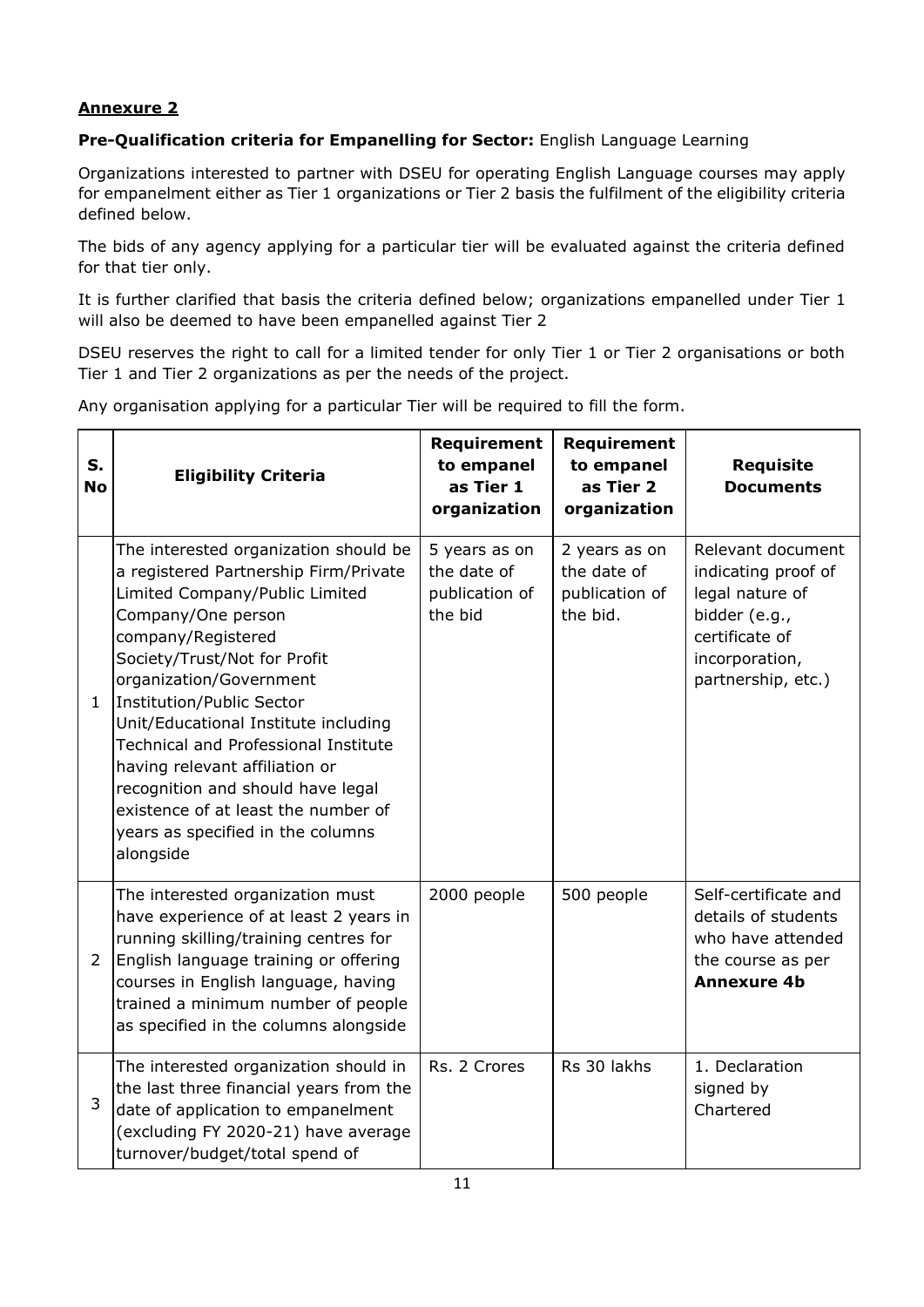|   | minimum amount as specified in the<br>columns alongside                                                                                                                                                                                                                                                                                                                                                                          |                                                                                                                               |                                                                                                                               | Accountant as per<br>Annexure 4c                                                                 |
|---|----------------------------------------------------------------------------------------------------------------------------------------------------------------------------------------------------------------------------------------------------------------------------------------------------------------------------------------------------------------------------------------------------------------------------------|-------------------------------------------------------------------------------------------------------------------------------|-------------------------------------------------------------------------------------------------------------------------------|--------------------------------------------------------------------------------------------------|
|   |                                                                                                                                                                                                                                                                                                                                                                                                                                  |                                                                                                                               |                                                                                                                               | 2. Copy of Audited<br>Financial<br>Statements for the<br>three financial<br>years                |
| 4 | The interested organization should<br>have, neither failed to perform on any<br>agreement, nor been expelled from<br>any project or agreement or have had<br>any agreement terminated for breach<br>or have been blacklisted by any<br>agency/ State Government/ Central<br>Government, nor have been indicted<br>for corrupt and/or fraudulent<br>practices during the period as<br>specified in the column alongside           | last three<br>years from the<br>date of<br>application to<br>empanelment<br>(excluding FY<br>$2020 - 21$                      | last two years<br>from the date<br>of application<br>to<br>empanelment<br>(excluding FY<br>2020-21                            | Self certificate to<br>this effect as per<br>Annexure 4d                                         |
| 5 | The interested organization should<br>have a team of experienced<br>professional including a minimum<br>number of subject matter experts in<br>English Language training from the<br>academia and/or industry on its rolls<br>as specified in the columns alongside.<br>The subject matter experts must at<br>the bare minimum have a masters or<br>equivalent degree in English with<br>relevant experience of at least 5 years | At least 5<br>subject matter<br>experts in<br>English with<br>minimum 4<br>years of<br>experience in<br>academia/<br>industry | At least 2<br>subject matter<br>experts in<br>English with<br>minimum 4<br>years of<br>experience in<br>academia/<br>industry | Profiles/ Resume of<br>the Subject Matter<br>Experts to be<br>attached along with<br>Annexure 4e |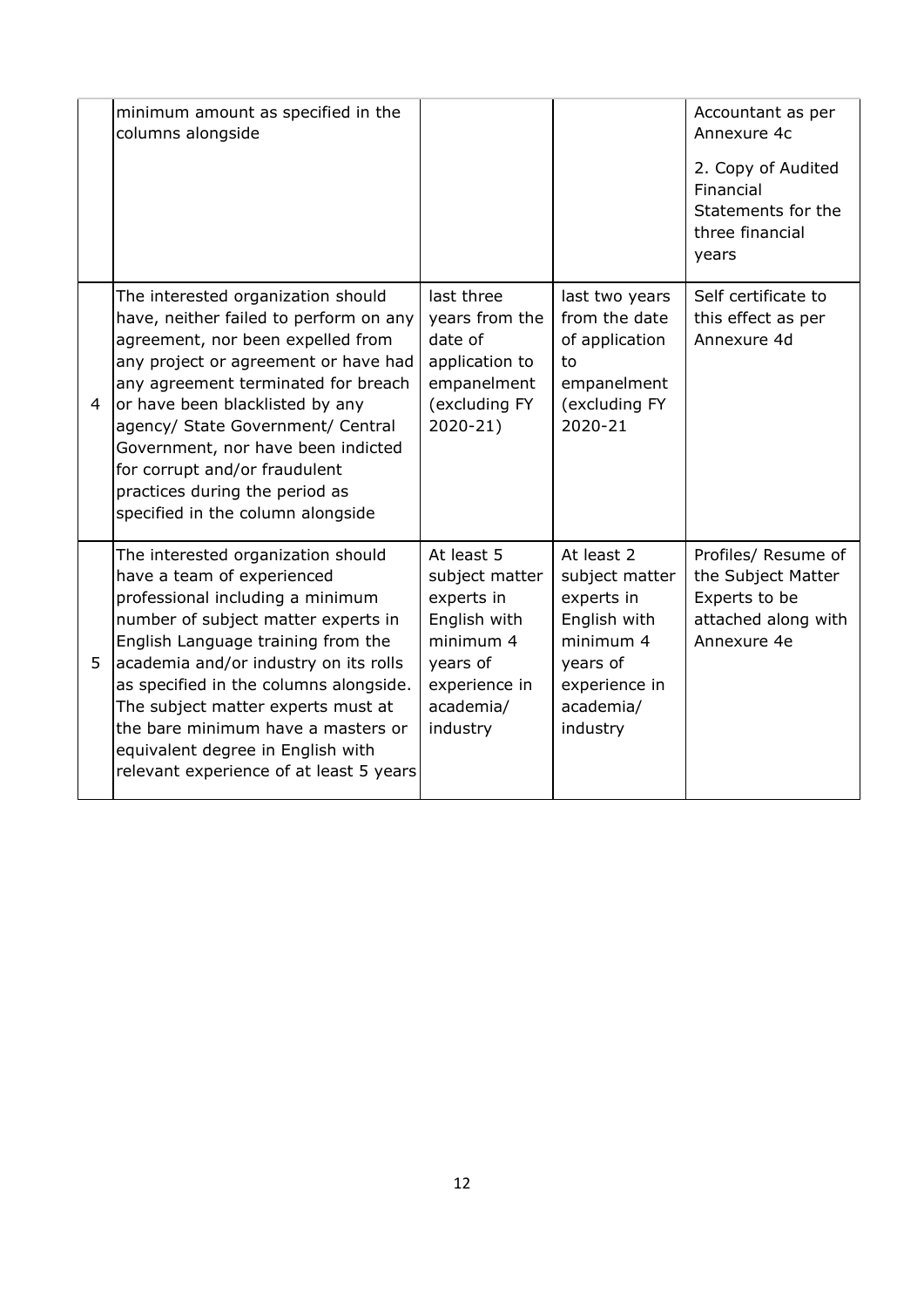# **Evaluation Criteria for Technical Bid for Empanelling for Sector:** English Language Learning

| S.<br><b>No</b> | <b>Technical</b><br><b>Criteria</b>                                       | as Tier 1 organization                                                                                                                                                                                                                         | Details for empanelment Details for empanelment<br>as Tier 2 organization                                                                                                                                                                      | <b>Marks</b> |
|-----------------|---------------------------------------------------------------------------|------------------------------------------------------------------------------------------------------------------------------------------------------------------------------------------------------------------------------------------------|------------------------------------------------------------------------------------------------------------------------------------------------------------------------------------------------------------------------------------------------|--------------|
| $\mathbf{1}$    | Past experience in<br>imparting skills training<br>in relevant fields and | a) Years of experience in<br>running academic/skilling<br>courses (10 marks)                                                                                                                                                                   | a) Years of experience in<br>running academic/skilling<br>courses (10 marks)                                                                                                                                                                   | 30           |
|                 | courses (Annexure 4f)                                                     | [5 to 10 years $-$ 5 marks<br>10 to 15 years $-$ 8 marks<br>$>15$ years - 10 marks]                                                                                                                                                            | [2 to 5 years $-$ 5 marks<br>5 to 8 years $-$ 8 marks<br>$>8$ years - 10 marks]                                                                                                                                                                |              |
|                 |                                                                           | b) No. of students trained<br>in programs (10 marks)                                                                                                                                                                                           | b) No. of students trained<br>in programs (10 marks)                                                                                                                                                                                           |              |
|                 |                                                                           | [2,000 to 10,000- 3 marks [500 to 2,000- 3 marks]<br>10,000 to 30000- 6 marks<br>$>$ 30,000 - 10 marks]                                                                                                                                        | 2,000 to 10,000- 6 marks<br>$>10,000 - 10 \text{ marks}$ ]                                                                                                                                                                                     |              |
|                 |                                                                           | c) No. of Projects in<br>English language skilling<br>done in partnership with<br>other Universities,<br>State/National<br>governments, government<br>organizations, private<br>organizations or other<br>educational institutes (10<br>marks) | c) No. of Projects in<br>English language skilling<br>done in partnership with<br>other Universities,<br>State/National<br>governments, government<br>organizations, private<br>organizations or other<br>educational institutes (10<br>marks) |              |
|                 |                                                                           | $[1-3$ projects - 3 marks<br>4-6 projects $-6$ marks<br>$>6$ projects - 8 marks                                                                                                                                                                | $[1-2$ projects - 3 marks<br>$3-4$ projects - 6 marks<br>>4 projects - 8 marks                                                                                                                                                                 |              |
|                 |                                                                           | In case the organization<br>has done any projects with<br>government organizations<br>or educational institutes,<br>lan additional 2 marks will<br>be awarded under this<br>criterion]                                                         | In case the organization<br>has done any projects with<br>government organizations<br>or educational institutes,<br>an additional 2 marks will<br>be awarded under this<br>criterion]                                                          |              |
| 2               | Team composition                                                          | Details of technically<br>qualified and competent<br>professionals on roll<br>with organization<br>relevant to English<br>Language Skilling along<br>with their qualification<br>and experience                                                | Details of technically<br>qualified and competent<br>professionals on roll<br>with organization<br>relevant to English<br>Language Skilling along<br>with their qualification<br>and experience                                                | 10           |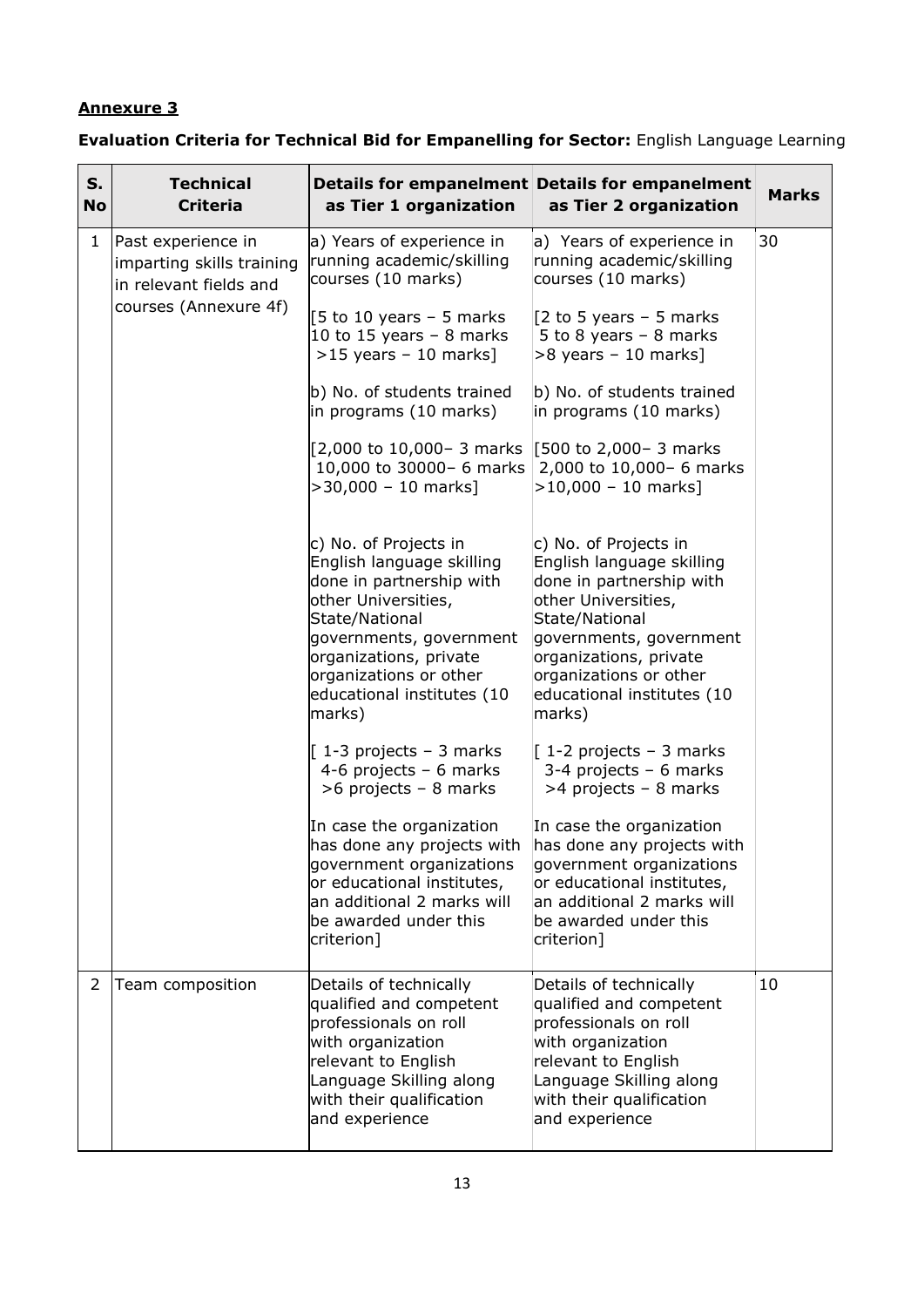|   |                                                                                                                                                             | A maximum of 10<br>profiles may be shared<br>along with the<br>application                                                                                                                                                                                       | A maximum of 6<br>profiles may be shared<br>along with the<br>application                                                                                                                                                                                        |    |  |
|---|-------------------------------------------------------------------------------------------------------------------------------------------------------------|------------------------------------------------------------------------------------------------------------------------------------------------------------------------------------------------------------------------------------------------------------------|------------------------------------------------------------------------------------------------------------------------------------------------------------------------------------------------------------------------------------------------------------------|----|--|
| 3 | Average turnover of                                                                                                                                         | $\overline{R}$ s 2 to 3 crs (3 marks)                                                                                                                                                                                                                            | Rs 30 to 50 lakhs $(3 \text{ marks})$ 10                                                                                                                                                                                                                         |    |  |
|   |                                                                                                                                                             | $\overline{R}$ s 3 to 5 crs (6 marks)                                                                                                                                                                                                                            | Rs 50L to 1 crs (6 marks)                                                                                                                                                                                                                                        |    |  |
|   |                                                                                                                                                             | $>$ Rs 5 crs (10 marks)                                                                                                                                                                                                                                          | $>$ Rs 1 crs (10 marks)                                                                                                                                                                                                                                          |    |  |
| 4 | Case study<br>(Annexure 4g)                                                                                                                                 | One case study on Project<br>run with any other<br>government organization,<br>private organization or<br>educational institute in the<br>past three years along with<br>details on outcomes<br>achieved including any<br>third-party evaluation if<br>conducted | One case study on Project<br>run with any other<br>government organization,<br>private organization or<br>educational institute in the<br>past three years along with<br>details on outcomes<br>achieved including any<br>third-party evaluation if<br>conducted | 10 |  |
| 5 | Digital Platform<br>(Annexure 4h)                                                                                                                           | Access to digital learning<br>platform for min 1000<br>students (5 marks)                                                                                                                                                                                        | Access to digital learning<br>platform for min 300<br>students (5 marks)                                                                                                                                                                                         | 10 |  |
|   |                                                                                                                                                             | Quality of Digital learning<br>platform (5 marks)                                                                                                                                                                                                                | Quality of Digital learning<br>platform (5 marks)                                                                                                                                                                                                                |    |  |
|   |                                                                                                                                                             | <b>Total marks for Technical Criteria without presentation</b>                                                                                                                                                                                                   |                                                                                                                                                                                                                                                                  | 70 |  |
|   | Technical presentation)                                                                                                                                     | (Applicants must receive a minimum of 40 out of 70 marks to be called for the                                                                                                                                                                                    |                                                                                                                                                                                                                                                                  |    |  |
| 6 | Technical Presentation                                                                                                                                      | Demonstration of capability, Demonstration of<br>intent and proposed<br>benefits of partnership for<br>DSEU                                                                                                                                                      | capability, intent and<br>proposed benefits of<br>partnership for DSEU                                                                                                                                                                                           | 30 |  |
|   | <b>Total marks for Technical Evaluation</b><br>100<br>(Applicants must receive a minimum of 70 out of 100 marks to be empanelled as<br>a partner with DSEU) |                                                                                                                                                                                                                                                                  |                                                                                                                                                                                                                                                                  |    |  |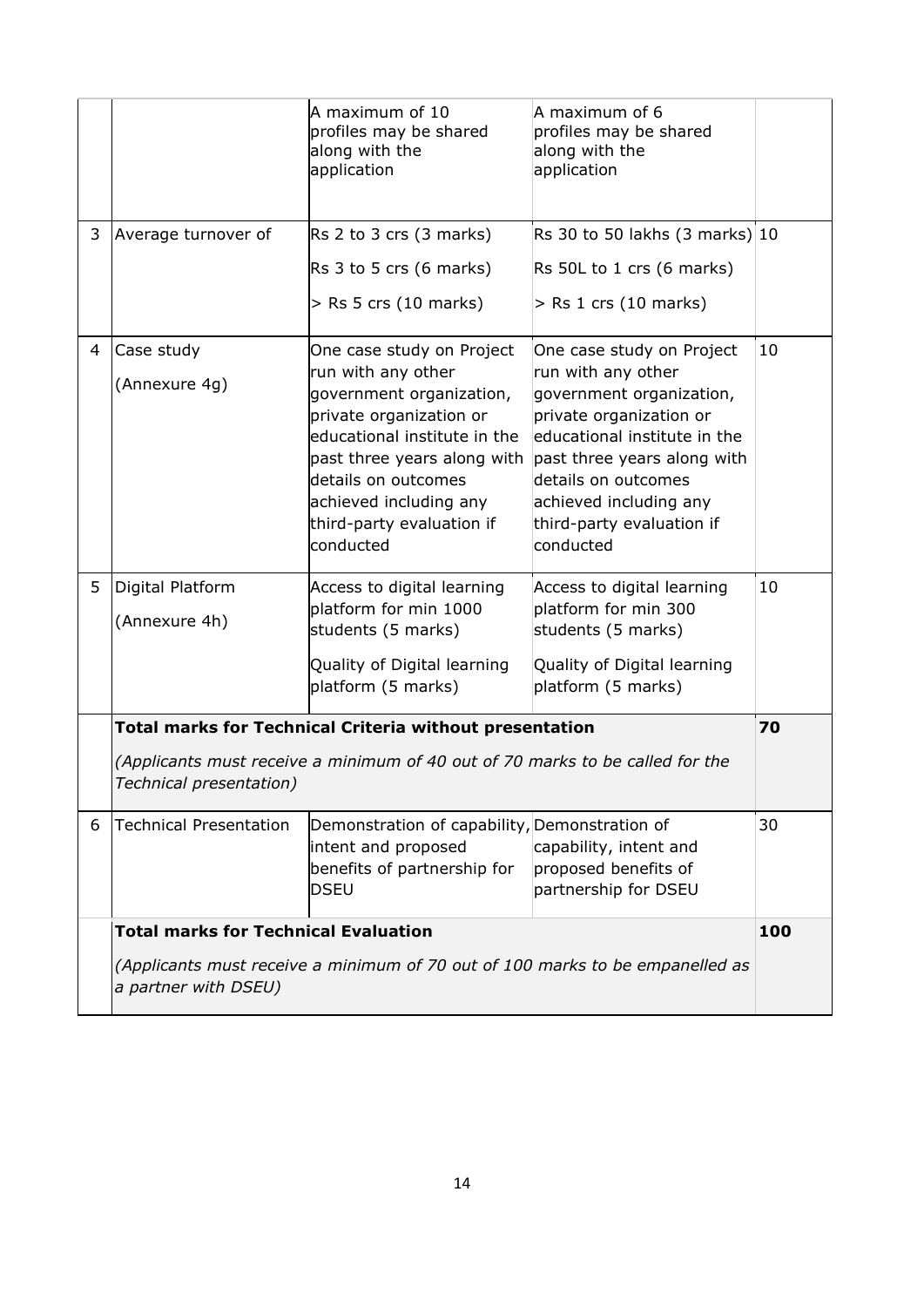#### **Annexure 4a**

#### **Empanelment Application Form for Operating Courses in Partnership with DSEU**

| 1. |                    | Name of the organization                                                                                                                                                                                                                                                                                                                                                              |                                                                                                                         |
|----|--------------------|---------------------------------------------------------------------------------------------------------------------------------------------------------------------------------------------------------------------------------------------------------------------------------------------------------------------------------------------------------------------------------------|-------------------------------------------------------------------------------------------------------------------------|
|    | 2. Contact details | a. Head Office / Registered Office                                                                                                                                                                                                                                                                                                                                                    |                                                                                                                         |
|    | c.<br>d. Email     | b. Telephone No<br>Fax No                                                                                                                                                                                                                                                                                                                                                             |                                                                                                                         |
|    | b.<br>c.           | 3. Organization details<br>a. Website<br>Date of establishment<br>document indicating proof of legal nature of bidder)<br>i. Proprietary<br>ii. Partnership<br>iii. One Person Company<br>iv. Private Limited Company<br>v. Public Limited Company<br>vi. Public Sector Company<br>vii. Trust - Trust Deed<br>viii. Not for Profit organization<br>ix. Other, specify _______________ | Type of Organization (Please check the appropriate box and attach relevant<br>□<br>П<br>П<br>П<br>□<br>□<br>□<br>П<br>П |
|    |                    | d. Chief Executive/ Proprietor/ Partners<br>Name<br>i.<br>Contact No<br>ii.<br>Fax No<br>iii.<br>iv. Email<br>e. Primary Contact Person<br>Name<br>i.<br>Contact No<br>ii.<br>Fax No<br>iii.<br>iv. Email                                                                                                                                                                             |                                                                                                                         |
|    |                    | 4. Tier Selection(Mark the Tier you want to apply for as per the checklist)                                                                                                                                                                                                                                                                                                           |                                                                                                                         |

- a. English Language
	- **i. Tier 1 organization**

a)Has been a registered entity for more than 5 years  $\Box$ b)Have an average turnover of more than or equal to 2 Crores  $\Box$ c)Have trained a minimum number of 2000 students in English language  $\Box$ d)At least 5 subject matter experts in English with minimum 4 years of experience in academia/ industry  $\Box$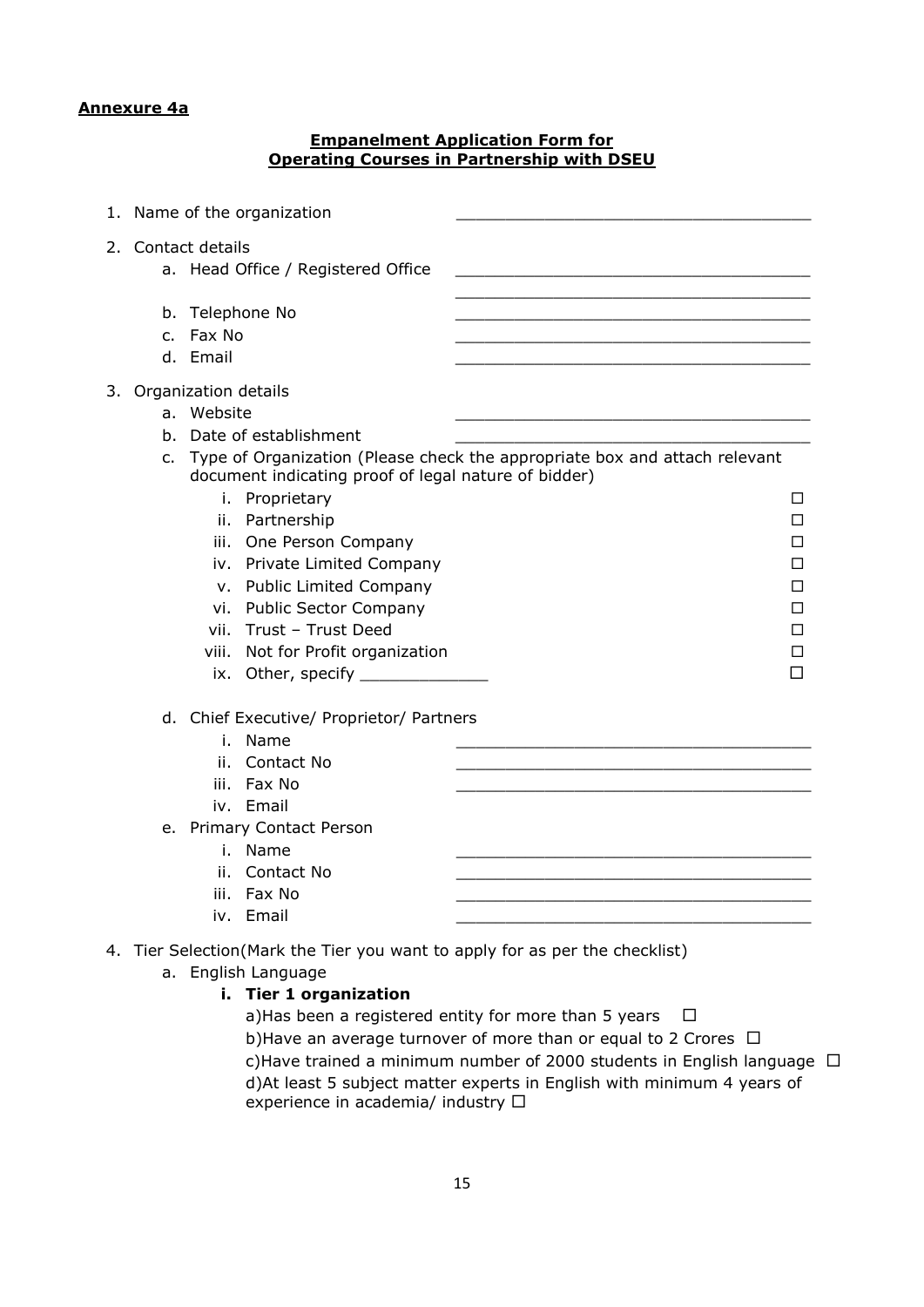#### ii. **Tier 2 organization**

a)Has been a registered entity for more than 2 years  $\Box$ b)Have an average turnover of more than or equal to 30 Lakhs  $\Box$ c)Have trained a minimum number of 500 students in English language  $\Box$  d)At least 2 subject matter experts in English with minimum 4 years of experience in academia/ industry  $\square$ 

(Signature of Proprietor/Partner/Chief Executive) Name: Seal of agency: Date:

 $\mathcal{L}=\{1,2,3,4,5\}$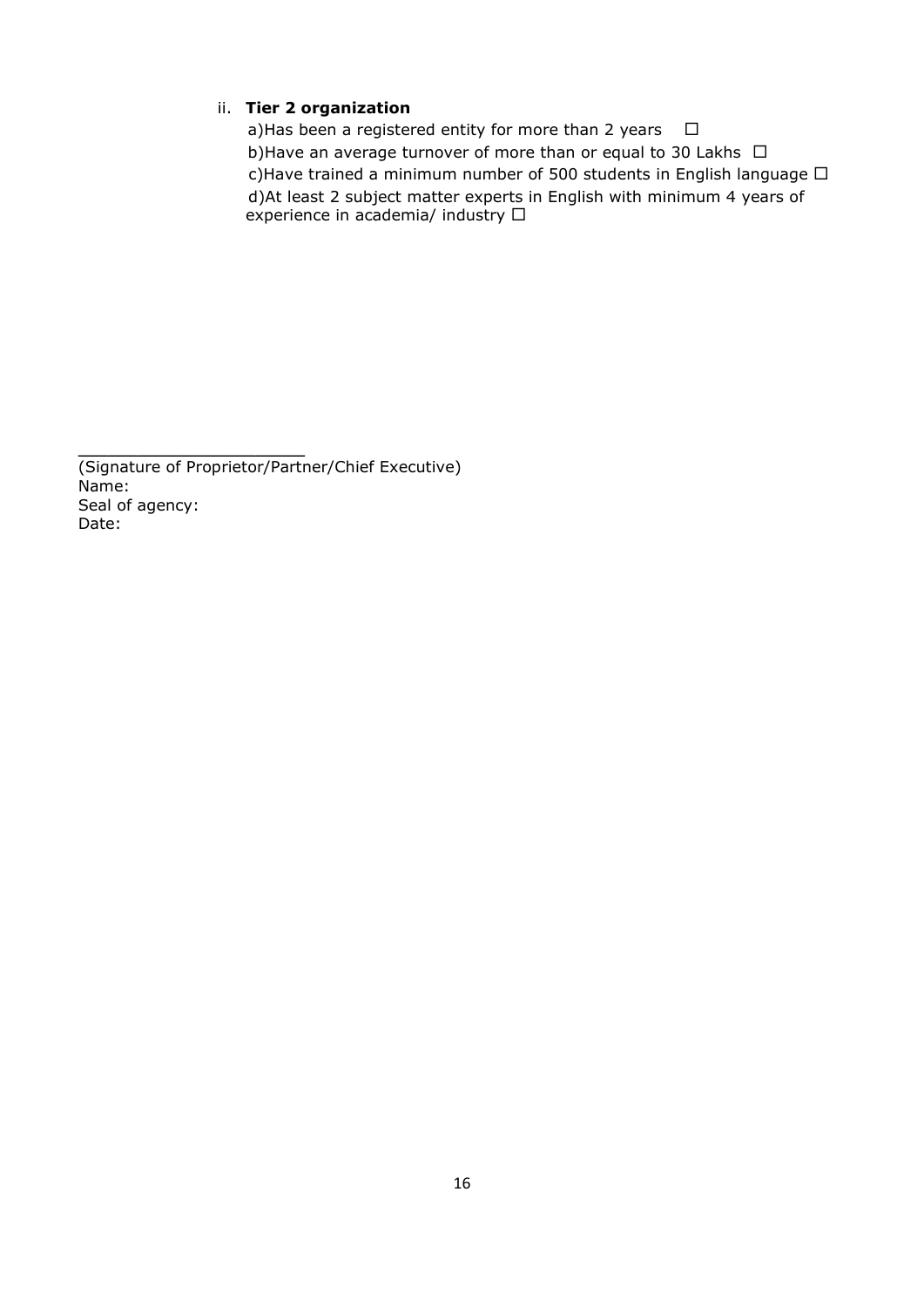#### **Annexure 4b: Self-Certificate for relevant experience**

## **Self-Certificate**

To Registrar, Delhi Skill and Entrepreneurship University, Integrated Institute of Technology Complex, Sector 9, Dwarka, New Delhi 110077

In response to the Guidelines for Empanelment of Organizations for Operating courses in Partnership with DSEU, as an Authorized Representative(s) of M/s. \_\_\_\_\_\_\_\_\_\_I / We hereby declare that as on date of submission of the application for empanelment, we have experience of at least of \_\_\_\_\_years in running skilling/ training centres for English language training or operating courses in English language sector, having trained a minimum of \_\_\_\_\_\_\_\_students.

Details of the students:

| S. no. | Name of the student | Details of the students |
|--------|---------------------|-------------------------|
|        |                     |                         |
|        |                     |                         |
|        |                     |                         |
|        |                     |                         |
|        |                     |                         |
|        |                     |                         |
|        |                     |                         |

Signature: Name of the Authorized Signatory: Designation:

\*\* Self-Certificate on the letterhead of the applicant signed by Authorized signatory with the bidder's seal and stamp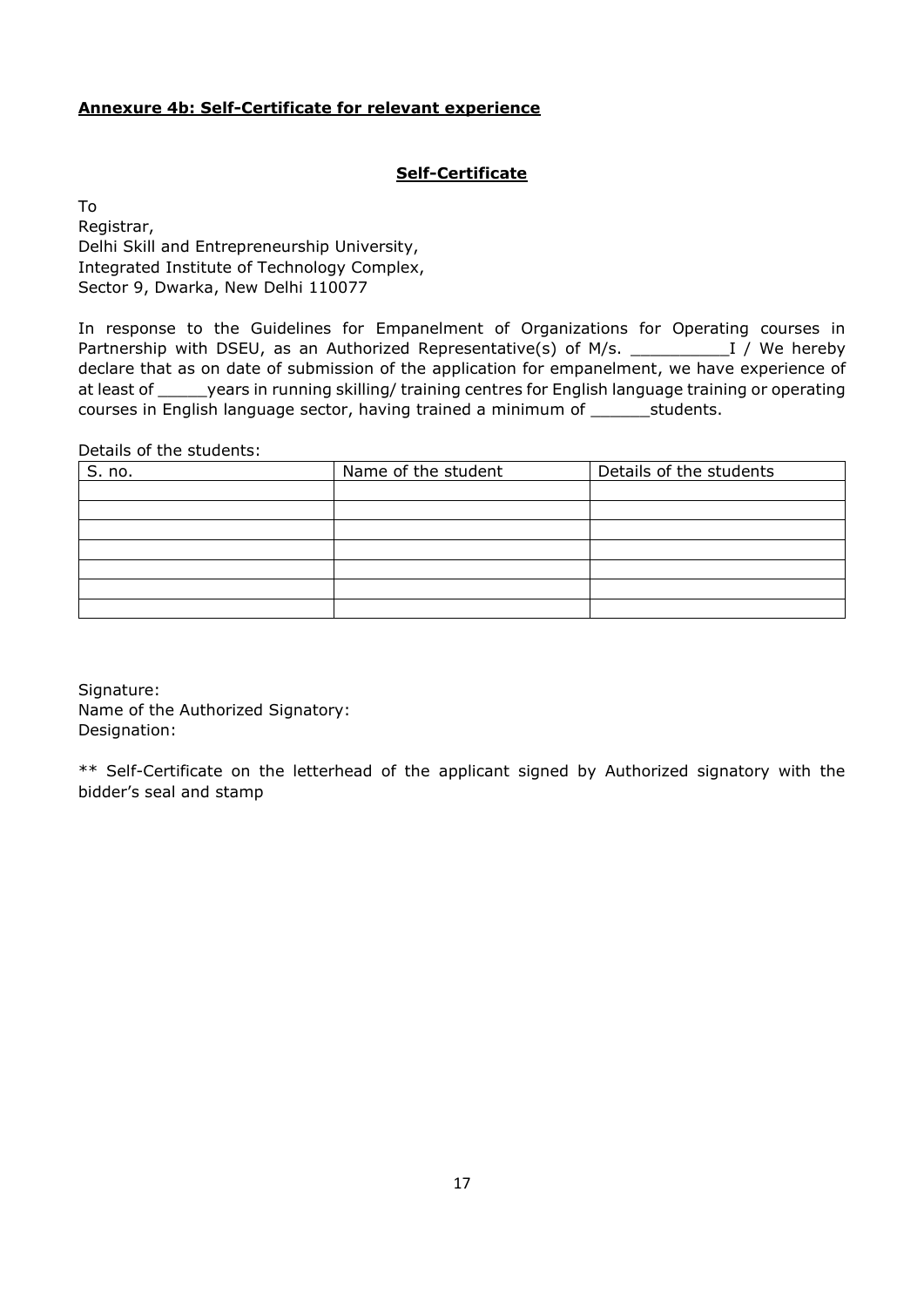## **Annexure 4c: Financial Information**

The applicant should give a declaration by a chartered accountant on their letter head duly signed and sealed in the following format.

#### **To whomsoever it may concern**

On the basis of audited financial statements, we hereby certify that (Name of Organization) having registered office at (Office address) has an average annual turnover of Rupees \_\_\_\_\_\_\_\_\_\_\_\_\_ (in numerals and words) in the past three consecutive financial years. The details of annual turnover are mentioned below:

| SI. No. | <b>Financial Year</b> | <b>Annual Turnover (INR)</b> |
|---------|-----------------------|------------------------------|
|         | 2017-18               |                              |
|         | 2018-19               |                              |
|         | 2019-20               |                              |
|         | Average Turnover      |                              |

Note: Audited financial statements for the past three years should be submitted by the Applicant.

(Chartered Accountant): Signature

Name

Registration No.

Contact No.

Seal

Date:

Place: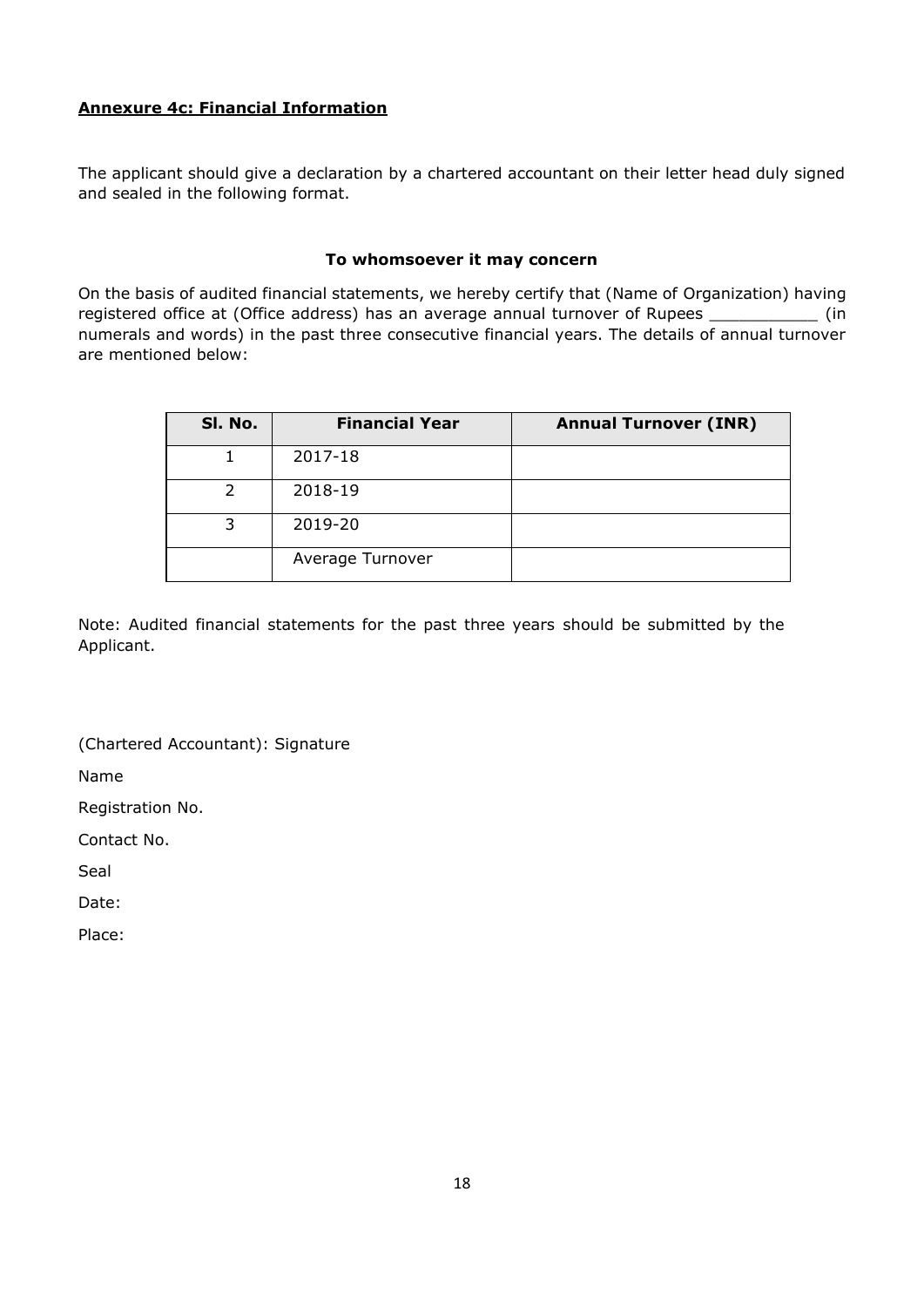#### **Annexure 4d: Self-Certificate for successful compliance of contracts**

#### **Self-Certificate**

To Registrar, Delhi Skill and Entrepreneurship University, Integrated Institute of Technology Complex, Sector 9, Dwarka, New Delhi 110077

In response to the Guidelines for Empanelment of Organizations for Operating courses in Partnership with DSEU, as an Authorized Representative(s) of M/s. I / We hereby declare that during the last three years we have neither failed to perform on any agreement, as evidenced by imposition of penalty by an arbitral or judicial authority or a judicial pronouncement or arbitration against the bidder, nor been expelled from any project or agreement or have had any agreement terminated for breach, as evidenced by imposition of a penalty by a final arbitral or judicial pronouncement against the bidder, nor have been blacklisted by any agency/ State Government/ Central Government, or have been indicted for corrupt and/or fraudulent practices.

Signature: Name of the Authorized Signatory: Designation:

\*\* Self-Certificate on the letterhead of the bidder signed by Authorized signatory with the bidder's seal and stamp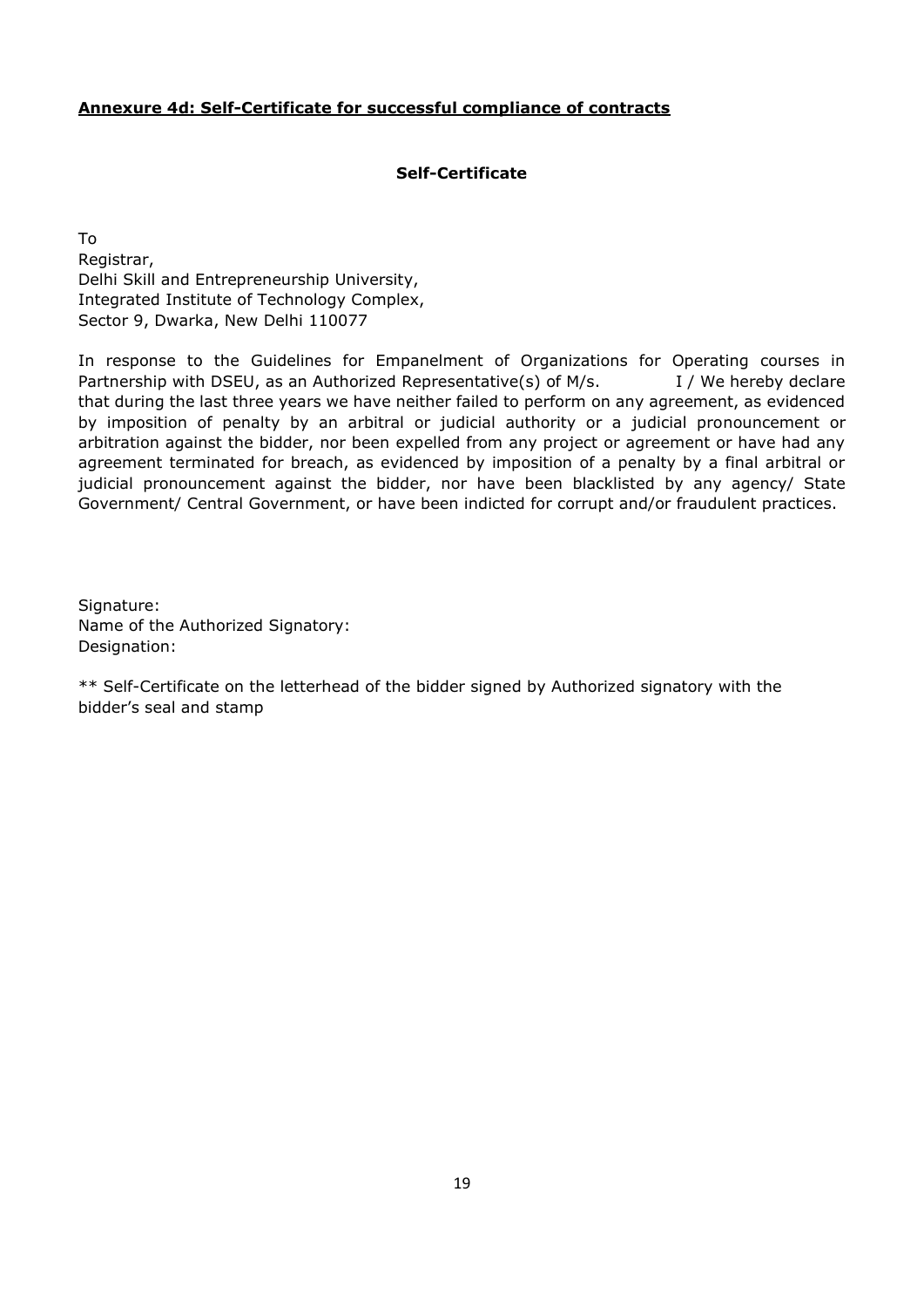## **Annexure 4e: Self-Certificate for number and details of qualified Manpower/Employees**

[On the letterhead of the organization]

## **Self-Certificate**

To Registrar, Delhi Skill and Entrepreneurship University, Integrated Institute of Technology Complex, Sector 9, Dwarka, New Delhi 110077

In response to the Guidelines for Empanelment of Organizations for Operating courses in Partnership with DSEU, as an Authorized Representative(s) of M/s.\_\_\_\_\_\_\_\_\_\_\_\_\_\_ I / We hereby declare, as on date of submission of the proposal, have following number of qualified personnel/ subject matter experts for this agency.

## **Staff engaged \***

| <b>Name of Staff</b> | <b>Designation</b> | <b>Years of</b><br><b>Experience</b> | Area of<br><b>Expertise</b> |
|----------------------|--------------------|--------------------------------------|-----------------------------|
|                      |                    |                                      |                             |
|                      |                    |                                      |                             |

\**Can be hired as a sub consultant/ subcontractor if the Project is awarded. Only to be added with the explicit written consent of the person whose name is being added here.*

Signature: Name of the Authorized Signatory: Designation:

\*\* Submit Self-Certificate on the letterhead of the bidder signed by Authorized signatory with the bidder's seal and stamp along with profiles of the team.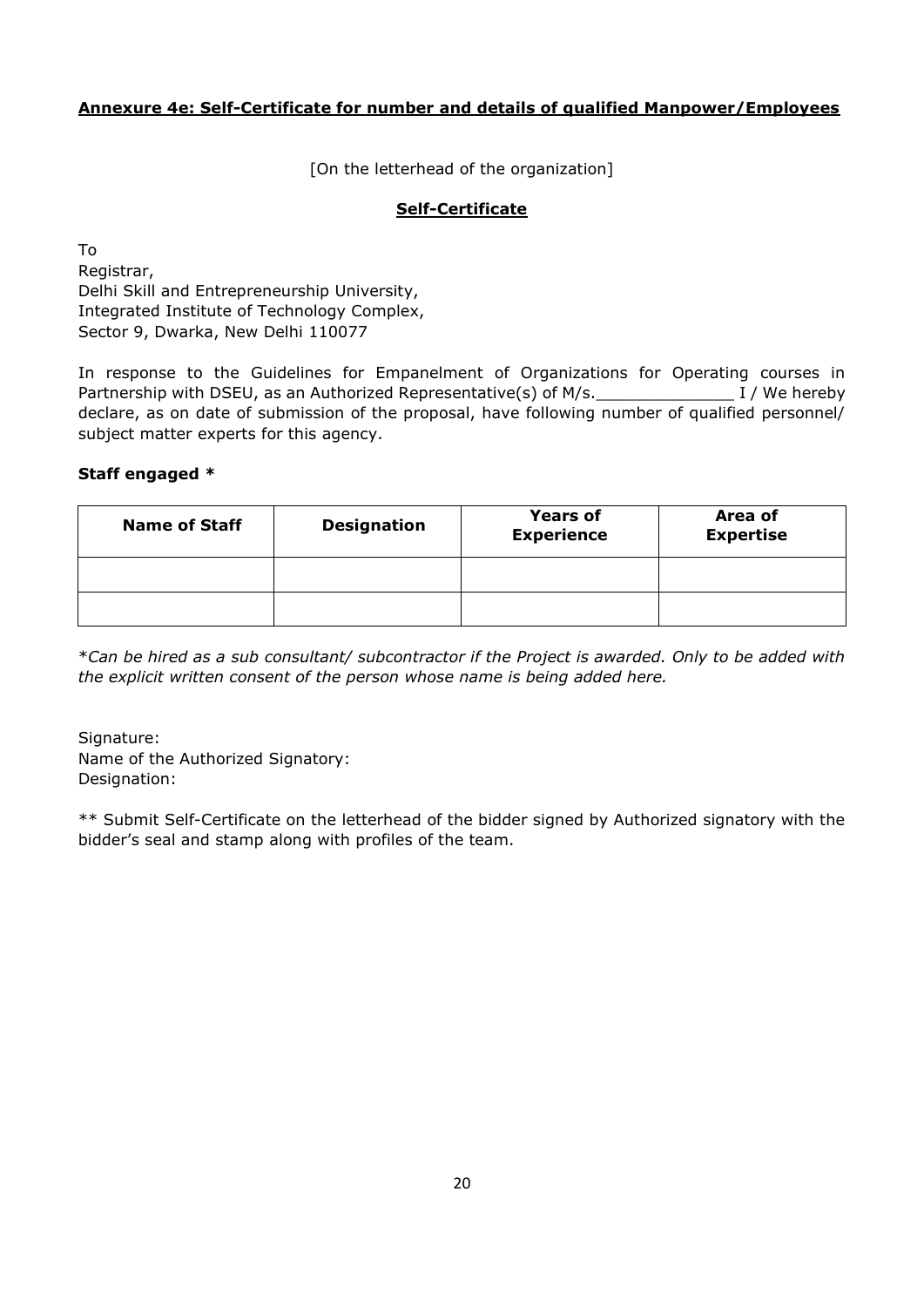## **Annexure 4f: Project Experience**

Applicants may use this format for demonstrating their related experience, in carrying out past assignments. Use separate formats for individual experience.

| Name of Training Centre         |                 |                 |                 |
|---------------------------------|-----------------|-----------------|-----------------|
| Location of Training Centre:    |                 |                 |                 |
| <b>Accreditation Partner:</b>   |                 |                 |                 |
| <b>List of courses</b>          |                 |                 |                 |
| Name of course                  | <b>Course 1</b> | <b>Course 2</b> | <b>Course 3</b> |
| Duration of the course          |                 |                 |                 |
| Years of operating the course   |                 |                 |                 |
| No. of faculty & training staff |                 |                 |                 |
| Avg. Admission fee              |                 |                 |                 |
| No. of Students admitted        |                 |                 |                 |
| No. of Students Passed          |                 |                 |                 |
| Remarks                         |                 |                 |                 |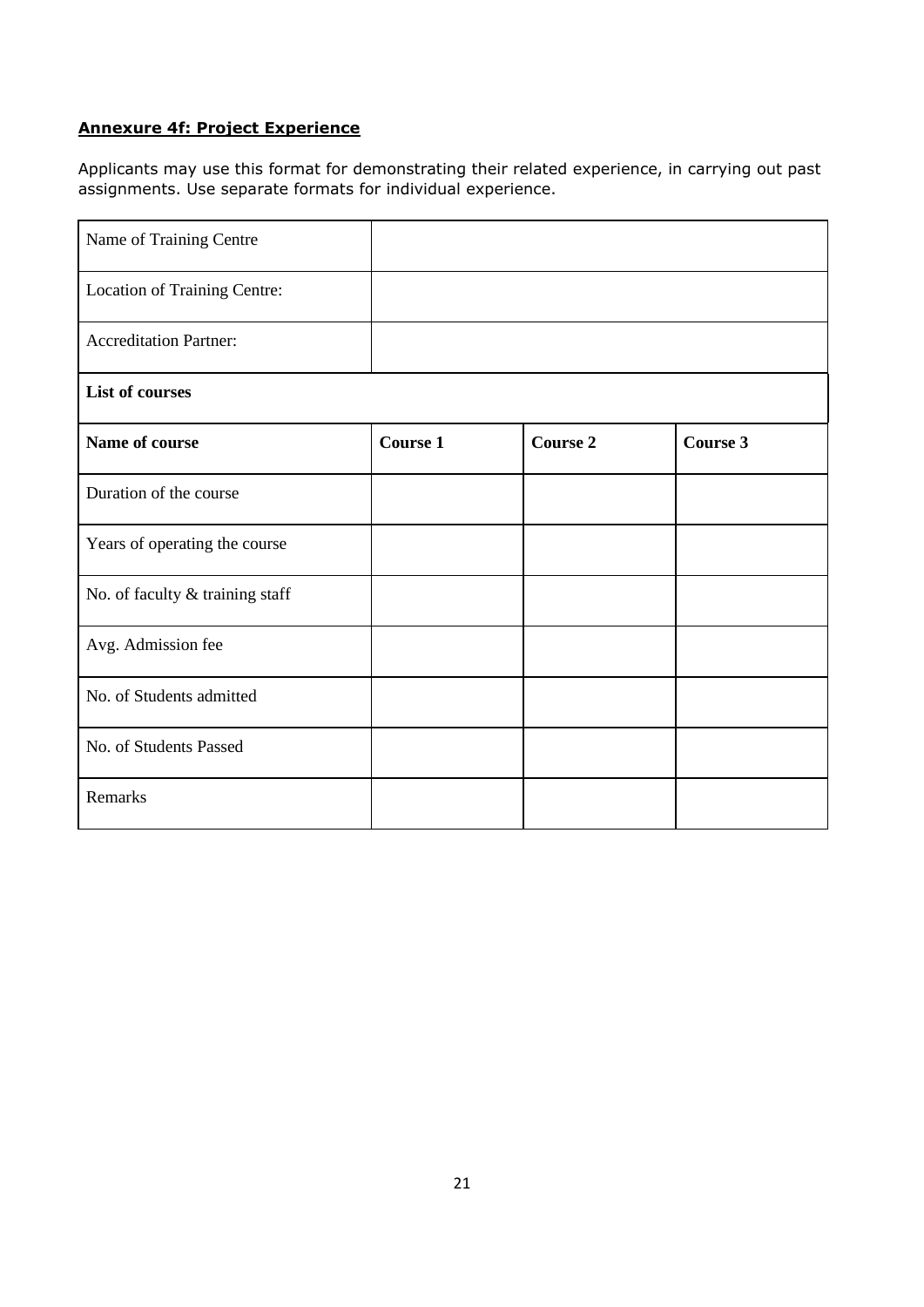## **Annexure 4g: Sample case study**

*Applicant to provide the detailed case study of any past assignment demonstration experience of running courses for the sector it desires to get empanelled for along with details of the approach & methodology and the outcome achieved in either Word or PPT format.*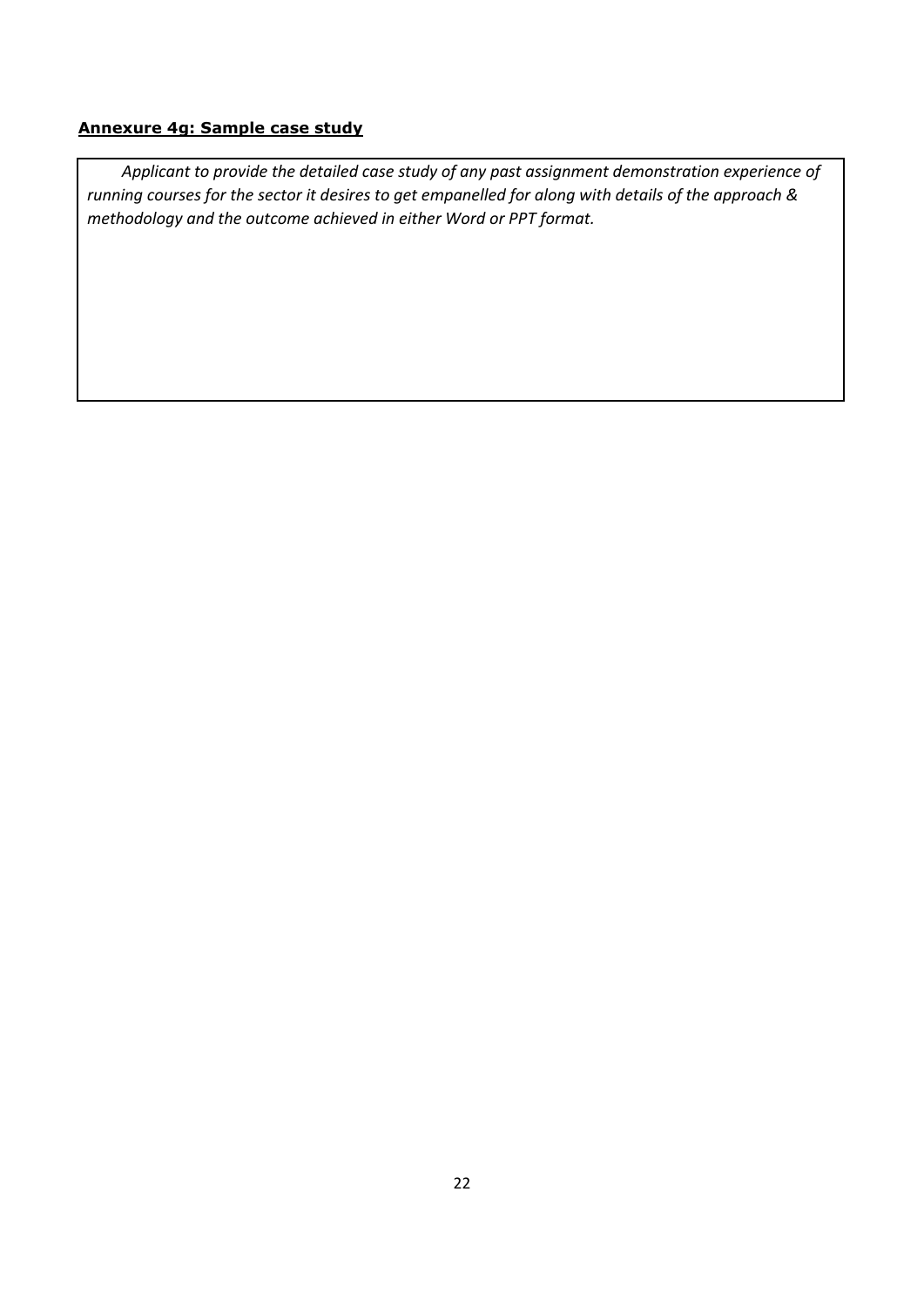## **Annexure 4h: Details of Digital Platform**

*Applicant to provide the detailed overview of their digital platform that will be made available for trainers, students and administrators highlighting both the technical capabilities and the quality of content available on the digital platform in either PPT or video format*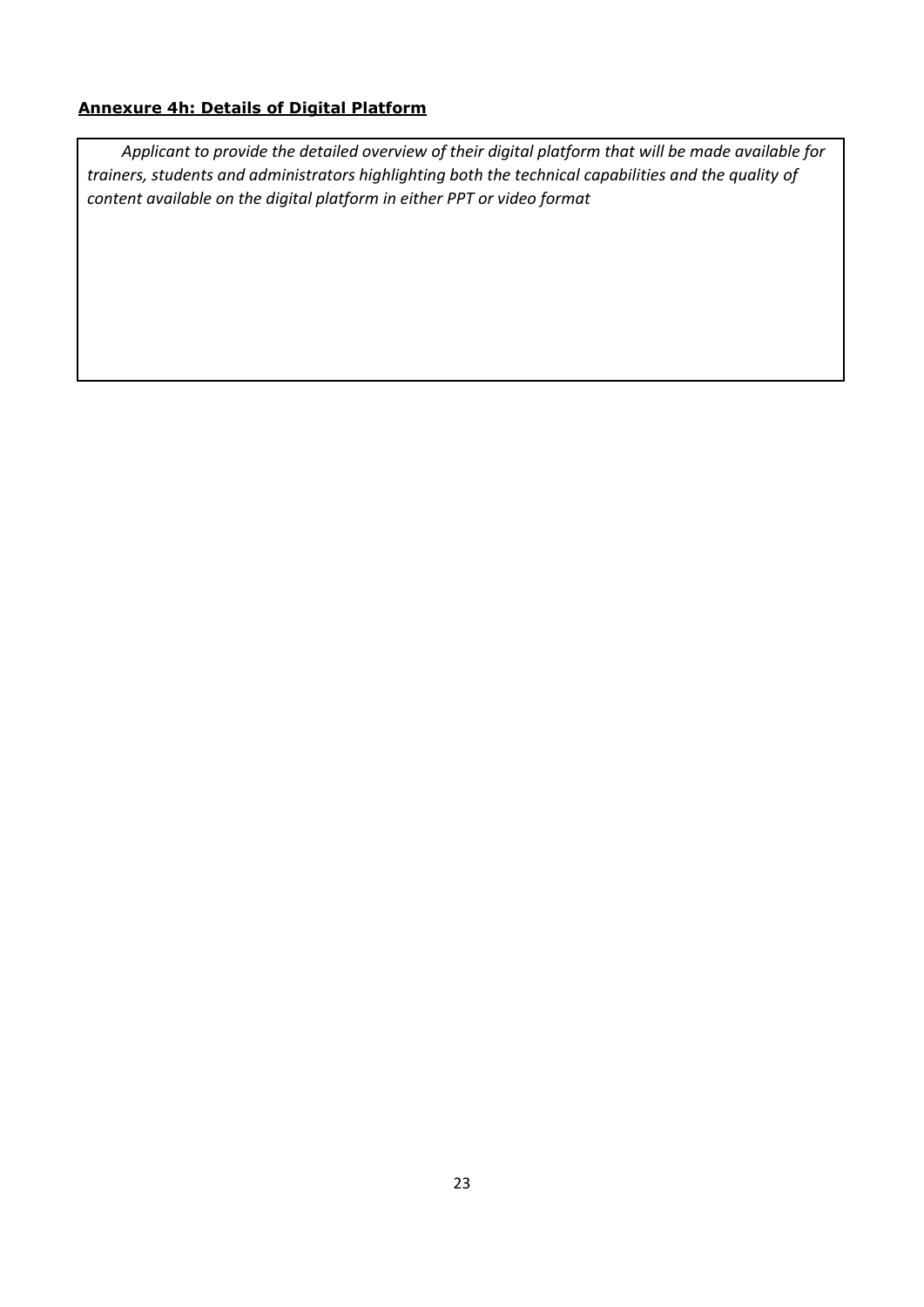## **I/ We, hereby declare that:**

- 1. I/ We have carefully read and understood the system of empanelment
- 2. I/ We have carefully read and understood the terms & conditions governing the empanelment; and
- 3. I/ We agreed to be bound by the same
- 4. That I/ We understand that in case of any of the above information is found to be incorrect, DSEU may reject the application or revoke the empanelment at any time, without giving any notice
- 5. I/We are entitled to act on behalf of our corporation/company/firm/organization and empowered to sign this document as well as such other documents, which may be required in this connection

…………………………………………………….

**Signature** 

Date: Name of Authorized Signatory: Designation: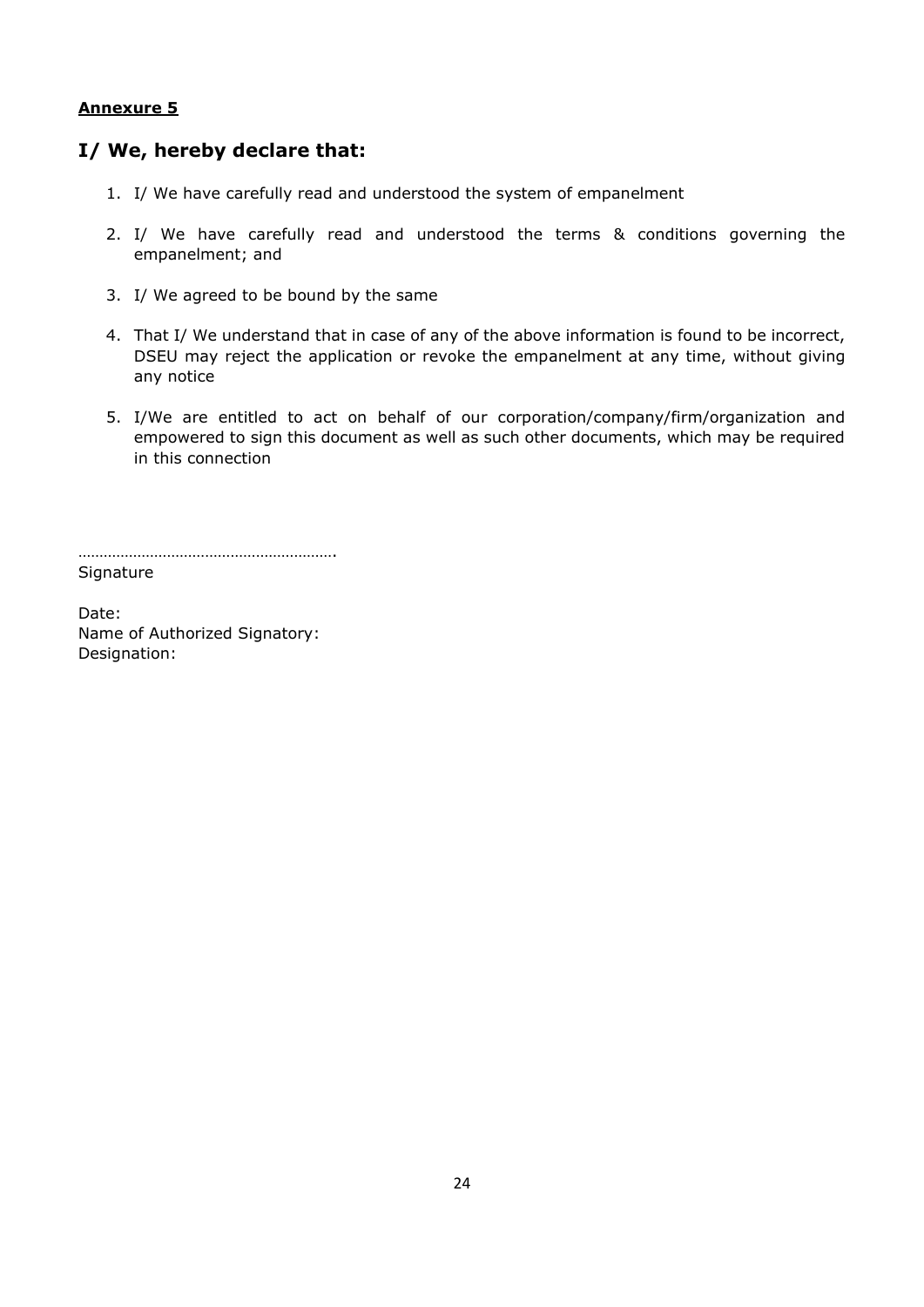## **I/ We hereby declare that I/ We understand that:**

The submission of the application does not guarantee automatic empanelment.

The address given below is the postal/ communication address in which all the message/ documents, which may be addressed/ sent to us

| Signature |  |
|-----------|--|

Date: Name of Authorized Signatory: Designation:

## **Communication address:**

| Name:         |  |
|---------------|--|
| Company:      |  |
| Address:      |  |
| Telephone No: |  |
| Mobile No:    |  |
| Fax No:       |  |